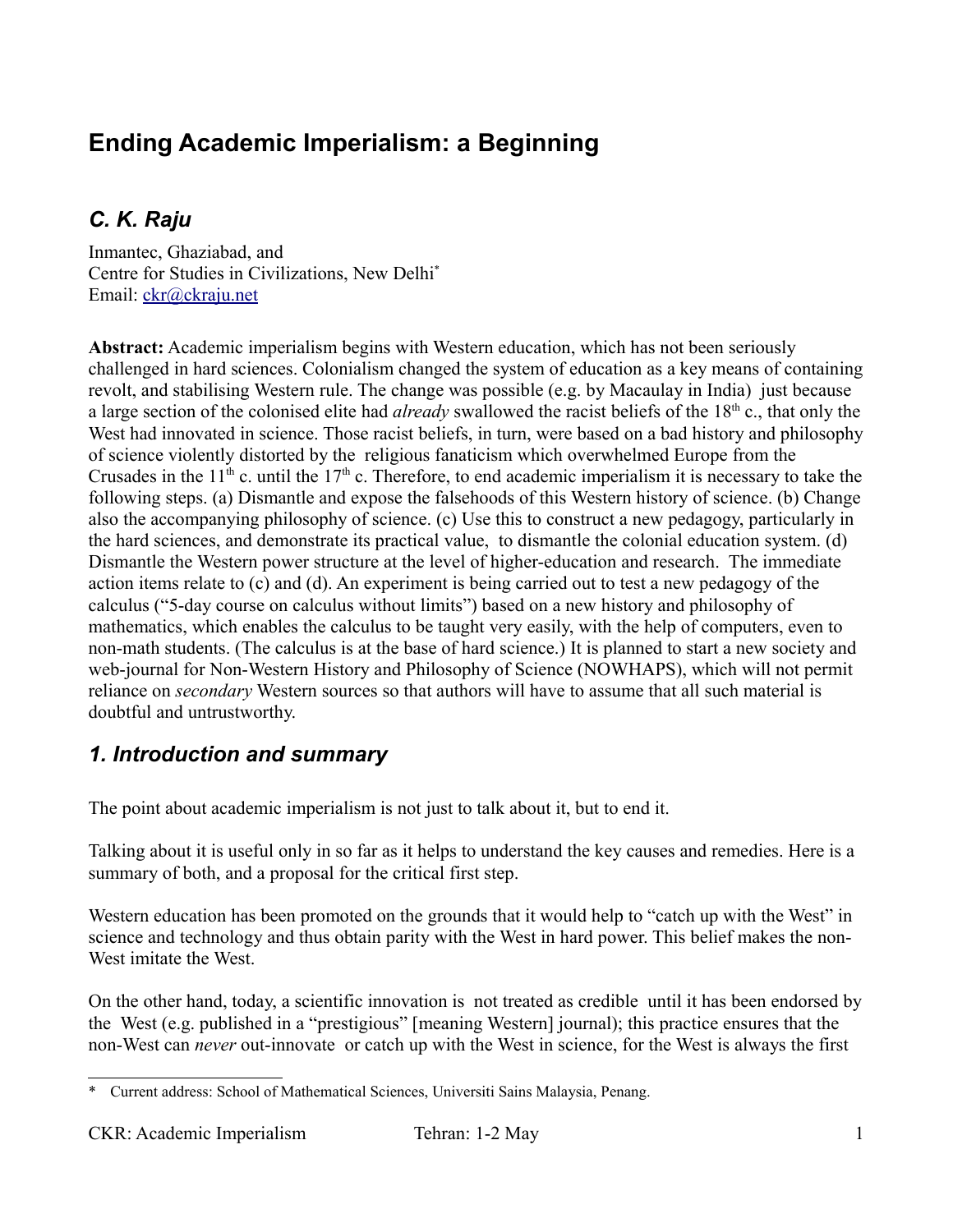to know about any major innovations, well before they become public.

The two beliefs combined (that Western education is needed for science, and that Western endorsement is the best test of scientific truth and expertise), thus, actually are a recipe to ensure perpetual inferiority of the non-West, and to make the technology gap permanent, with the non-West always following in the footsteps of the West, but trailing behind, and never able to catch up.

For example, Western education has been encouraged in India for nearly two centuries, but India could not achieve technological parity with the West, in all these years—even its much vaunted space program, for instance, is still more than 40 years behind the West. (India just sent an unmanned mission to the moon. But the fact is that the US landed a man on the moon over 40 years ago, around which time, China, too, had acquired ICBM technology.) The cryogenic rocket technology used in India poses no military threat to the West. The West is happy to have a billion people following it at such a safe technological distance.

Unlike ordinary imperialism, in Iraq or Afghanistan, say, which is resisted, and drains the imperialist, academic imperialism is self-perpetuating. Common people, too, seek Western education for the economic benefits it might entail at the individual level, through proximity to the rulers. Thus, they acquire the attitudes and values the West wants them to have. *This soft power of the West is a stronger basis for imperialism than its hard power which is otherwise vulnerable.*

Thus, the technology gap between West and non-West is often very slender. Atomic bombs, for example, are easy to build. A country like Iran could easily do that, within a short time, *if it were allowed to do so*, without external interference. And if political pressure is the real means by which the technology gap is maintained, then how can that gap ever be overcome by imitating the West? On the other hand, Russia still has a whole lot of nuclear bombs and delivery missiles. But they are no longer seen as a major threat, after the Soviet Union succumbed to Western soft power and disintegrated without a blow.

Thus, the real strength of imperialism is soft power, not hard power. The West needs soft power to cement the vulnerabilities in its hard power. Imitating the West only enhances its soft power, without diminishing its hard power (which is based on the technology gap).

The present-day soft power of the West originated during colonialism. Unlike ordinary military conquests, colonialism involved a cultural conquest; through a conquest of the mind. In India, the Britishers themselves wondered how a handful of people from a small nation coming from so far overseas could control so vast a population. Indoctrination through the colonial education system played a key role in this cultural imperialism. The aim of colonial education was to create a Western educated elite class of Indians who would be loyal to the British and help them to rule the masses. This loyalty was ensured by the education system which implanted the desired attitudes and values, and also instilled an unshakeable belief in Western superiority (and Indian inferiority). This is not exactly the way dogs and other animals are trained to obey their masters without a stick, but there is an analogy.

This colonial system of education could be initiated just because the gullible Indian elite (and the colonised, generally) had *already* swallowed the claim of Western superiority. In the early 19th c., there was no visible technology gap between West and non-West: the Battle of Plassey was not won by any technological superiority. Nevertheless it was argued that the West must be imitated since it was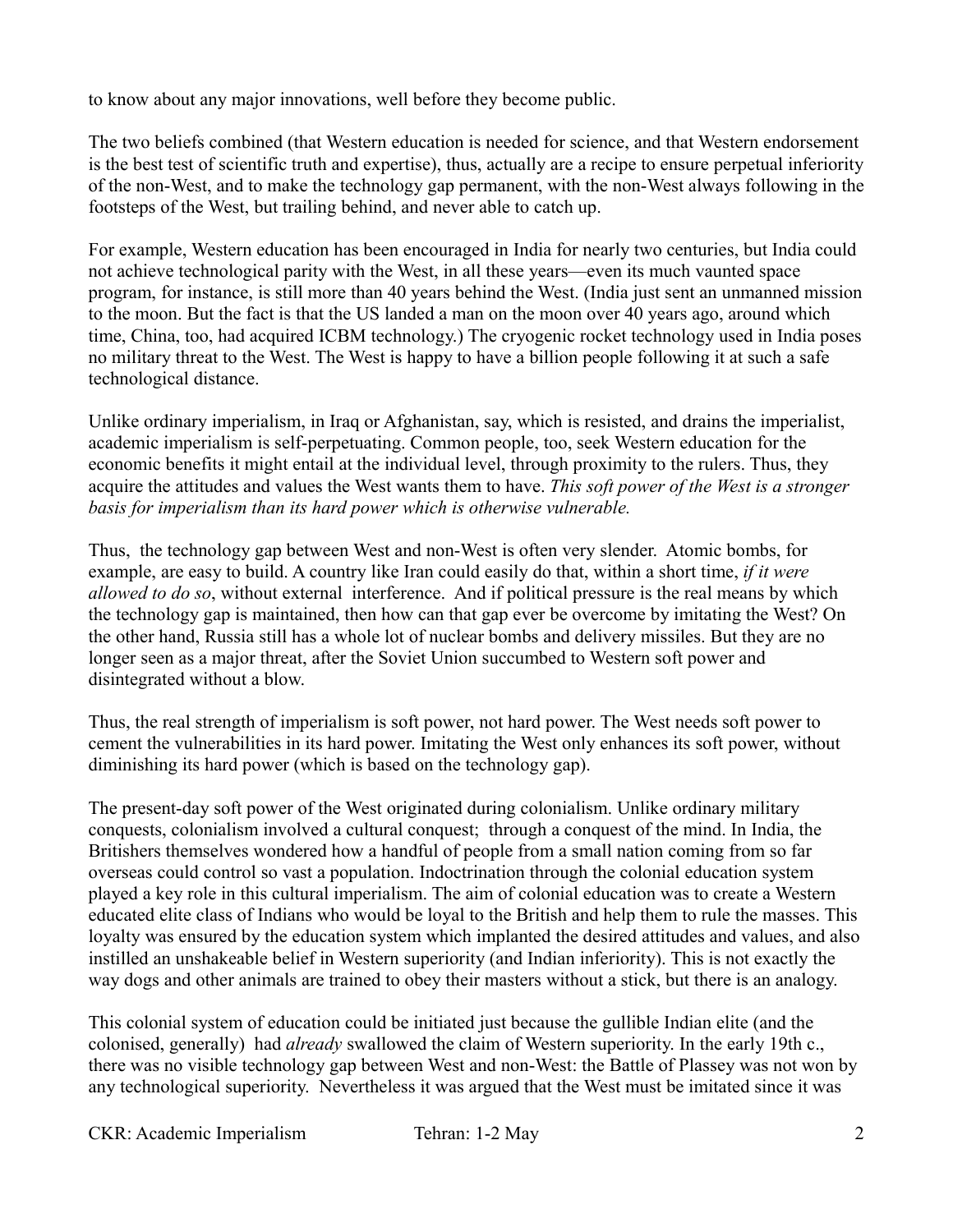superior. That claim of superiority rested on the bad history that science is of Western origin, and is, thus, practically owned by the West, which is *hence* intrinsically superior. This bad history was further reinforced by bad philosophy which claimed that Western ways of doing mathematics and science are universal, and other ways of doing them are worthless or inferior. As the owner-originator of universal knowledge the West claimed the right to rule the world. The sole virtue of others lay in how well they could imitate the West.

This understanding of the origin of Western soft power suggests a step by step process to dismantle it. The process must start by correcting history, modifying philosophy, and revitalizing education. Eventually, this process must be extended to change the present-day methods of validating science.

**The first step** is to undo the falsehoods of Western history of science. Far too many people incorrectly think this can be done just by highlighting some scientific contributions of the non-West. Certainly, it is important to highlight the contribution of the non-West, but that, by itself, is not enough, and past attempts to do so have repeatedly failed to change "mainstream" history of science. For example, it has been known for at least the last sixty years that Copernicus, a mere priest, only translated the works of Ibn Shatir and Nasiruddin Tusi (of Maragha) from their (Byzantine) Greek versions to Latin. Yet the mass of people still believe Copernicus was a revolutionary scientist. Most Western historians of science go on talking about the "Copernican revolution", pretending as if nothing happened. People have been indoctrinated to believe that any attempt to correct Western history is necessarily chauvinistic. This latter belief has been greatly helped along by the more extreme elements in the non-West who have often made wild claims. In any case, such information is often just ignored by the West.

Thus, the right thing to do is, first, *to expose the falsehoods of Western history.* Present-day academic imperialism is based on the formula "trust the West". This formula is the key to the Western indoctrination and propaganda, so critical to ordinary imperialism. Western propaganda would fail without such trust. To negate that propaganda, it is important to demonstrate that this trust in the West is misplaced.

Hence, also, it is important to demonstrate that the deliberate falsehoods of Western history of science are not limited to isolated instances in the past; those falsehoods are widespread, and systemic, and extend into the present. This can be demonstrated by exposing also contemporary Western icons at the highest level, such as Einstein. Hence, I have started the series of books, "False Gods of Science?", a summary account of which is in my book *Is Science Western in Origin?.*[1](#page-2-0)

While exposure of Western falsehoods is necessary, it is not sufficient. The West has lived off the most absurd lies for so long that it has developed a defence mechanism against such exposures, and tries to maintain those lies by inventing further lies, for example about the persona of those who expose its lies. A number of Western historians see it as their job to promote and maintain falsehoods in history. So, the exposure of Western falsehoods needs to be *propagated* as vigorously as possible. While individuals may uncover the falsehoods of history, the propagation of such exposure has to be a collective effort. While such a collective effort is easy, there must be a widespread realization that it is needed, otherwise it is easy to isolate and paint the individual as a deviant or a chauvinist.

**The second step** is to understand and undo the the way bad philosophy has been used to support false

<span id="page-2-0"></span><sup>1</sup> C. K. Raju, *Is Science Western in Origin?*, Multiversity, Penang, 2009. Also Kindle edition.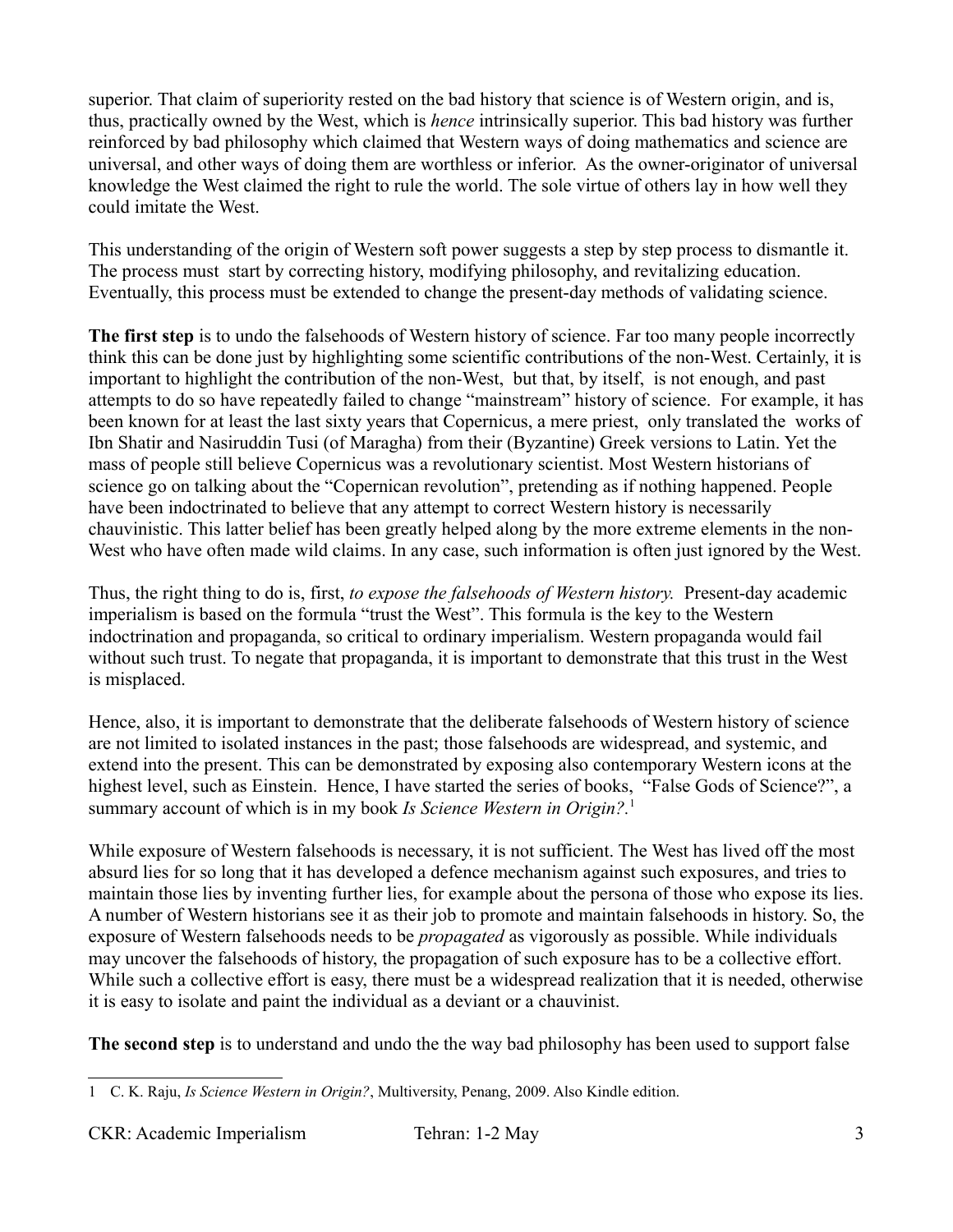history. For example, it has been claimed that the Western way of doing mathematics is the only right way, and must be imitated. On the one hand, this "philosophical" demand to imitate the West has a retrospective effect on the history of ideas, for it allows an easy way to dismiss non-Western contributions as insignificant, since non-imitative. (For example, the pre-Newtonian Indian calculus is today dismissed as "pre-calculus", just because it does not imitate the present Western way of "limits".) On the other hand, this demand for imitativeness allows "science" itself to be used as a key weapon to run down beliefs in other cultures. A pet argument of Christian missionaries was that Hindus and Muslims and all non-Christians, in general, were superstitious, unlike Christians who were rational.<sup>[2](#page-3-0)</sup>

More to the point is the way Western educated people, even those with the best intentions, have swallowed this belief. The Pakistani physicist, Pervez Hoodbhoy, for example, is today arguing that scientific development was arrested in Islam due to al Ghazali. As I have commented,<sup>[3](#page-3-1)</sup> a curious aspect of Hoodbhoy's claim is that what Hoodbhoy calls "the key premises underlying *science*" are actually the key premises underlying post-Crusade Christian *theology,* which the church found it politically convenient to adopt during the Crusades. Those theological beliefs got mixed-up with mathematics, science, and its philosophy in the West. In fact, all those premises can be safely denied, and this detheologisation leads to a *better* mathematics and science, and a better philosophy of science, as I have shown. In any case, the subterranean message underlying the missionary position is to adopt Western (indeed post-Crusade) values suited to the imperialist. The whole issue is a bit complex, and as I have discussed it extensively elsewhere,<sup>[4](#page-3-2)</sup> so I will not enter into this issue (of science as a source of imperial values) here, and will only indicate why it is better to teach de-theologised mathematics.

**The third step**, and a key step, against academic imperialism is *to dismantle the colonial education system which indoctrinates people.* The need to decolonise education has so far been understood only in the context of political history and social sciences. In "hard" sciences, imitation of the West remains the norm. So it is here that it is most important to decolonise education, and demonstrate alternatives.

Since mathematics is at the root of science, it is a good idea to begin by decolonizing math education. Because imitation of the West has been painted as "progressive" since colonial times, it is important to demonstrate that decolonising mathematics education is not a "regressive" step, but leads instead to *gain* of practical value, and the only loss is that of Western indoctrination.

A key aspect of that indoctrination is to implant the belief in the conflicting claims that (a) "mathematics is universal", but that (b) "mathematics began with the Greeks" and other cultures had no real clue as to the right way to do math. Now, it is elementary commonsense that if (a) is true, and mathematics is indeed universal, then (b) must be false, for mathematics should have sprung up the same in all places! So, it is remarkable how many people who know neither mathematics, nor its history, or philosophy, adhere to *both* these claims, contrary to commonsense. Such contradictory convictions based on ignorance are the hallmark of superstition and indoctrination. In fact, both the beliefs (a) and (b) began during the Crusades, as beliefs politically convenient to the church.

<span id="page-3-0"></span><sup>2</sup> I will not here go into the interesting history of this missionary position, which dates back to the Crusades; see, however, my response to a recent use of this argument by the pope against Muslims, in C. K. Raju, "Benedict's Maledicts", Zmag.: [http://zmag.org/znet/viewArticle/3109.](http://zmag.org/znet/viewArticle/3109) (Bad link.) Reprinted in *Indian Journal of Secularism*, **10**(3) (2006) 79-90.

<span id="page-3-1"></span><sup>3</sup> The comment is reproduced at "Islam and Science: a response to Pervez Hoodbhoy". [http://ckraju.net/blog/?p=40.](http://ckraju.net/blog/?p=40)

<span id="page-3-2"></span><sup>4</sup> C. K. Raju, *The Eleven Pictures of Time*, Sage, 2003.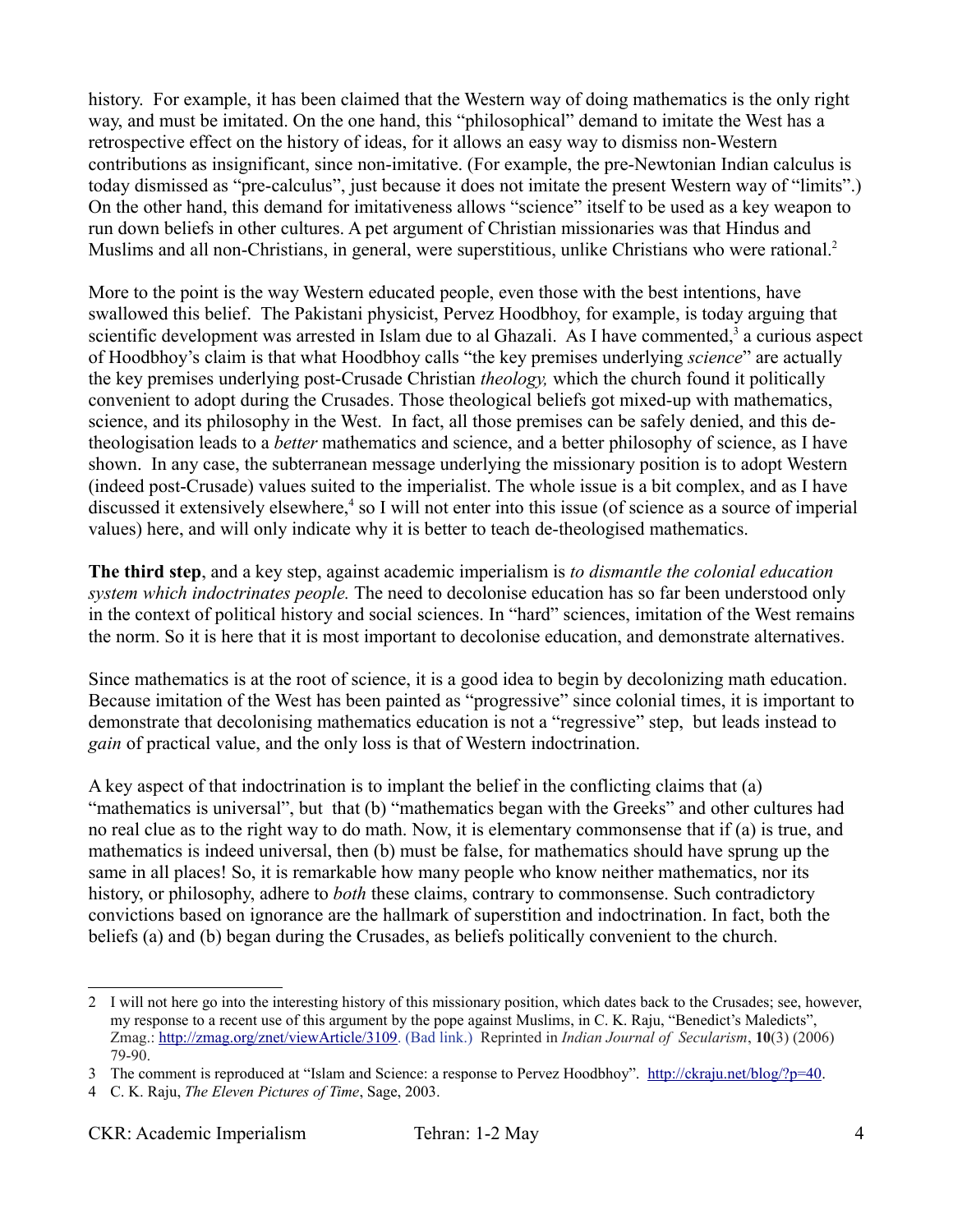**The solution**, thus, is to break such Western superstitions by means of practical pedagogical demonstrations. I believe all these elements (a new history, a new philosophy, and a new pedagogy, with a resulting gain of practical value) are captured in my 5-day course on calculus without limits. The basic point is that math teaching is difficult today because theology got mixed up with this math in the West. Therefore, de-theologising math also makes it very easy to teach.

Such demonstrations need to be replicated widely, advertised, and absorbed into the "mainstream" educational system, to destroy the superstition implanted and encouraged by the colonial education system, that there is no alternative to imitating the West. In fact, such demonstrations will create a major dilemma for the West. Either it must lag behind in the area of math education which it today recognizes (as in the latest Obama budget) as a key area of concern in pedagogy, or it must abandon its cherished theological beliefs—beliefs on which much post-Crusade Western philosophy is based. This latter course will not be easy, so the non-West also has a comparative advantage here.

This course on calculus without limits is only a first step to decolonise education in hard science. (That first step is often the most difficult.) Once the first step is taken it will be readily seen that other similar changes are possible, for example, in the case of geometry and algebra. Other sciences such as physics and biology are also colored by Western doctrinal content which is of negative practical value, and it is important to demonstrate the entry of theology into these hard sciences, at least in the obvious cases, such as the work of Newton or Stephen Hawking, and to separate the practical value of these sciences from their doctrinal content.

The **fourth and the last step** is to dismantle the Western academic power structure at the level of higher education and research, for this exerts continuous pressure on school and undergraduate pedagogy. The politics of information here is more complex, and, unlike the first three steps, it might be better to do this more gradually.

Certain steps can be taken in this direction right away. Many people, even in the West, find stifling the existing power structure used to control journal publications. Although blind peer review is portrayed as a system of quality control, it is open to much misuse, like Roman Catholic confessionals, and has been rightly described as pre-censorship. Systems like the arXiv which provide an alternative way to disseminate knowledge have long been in place. Even these alternative systems have been challenged as too restrictive, leading to the formation of more recent alternatives such as viXra.

Quality control, especially in a digital age (where there is little cost associated with publication), should ideally take the form of *post*-publication *public* debate. Such debates can be encouraged, for example, by inviting comments by referees (and rejoinders by authors), within a system like viXra. The referees would not be spending any more time (if they were serious, in the old system) but the quality of debate would improve. Moreover, the fact is that with novel ideas, referees tend to err quite often, and, in this system, there would be room to correct such errors. Setting up such a system is a simple matter which sovereign states (and even universities and smaller institutions) can easily implement. Governments must actively encourage this change.

Side by side, the hold of commercial journal publishers in science, such as MacMillan, Springer, Elsevier etc., needs to be broken. Why should scientific information produced by public-funded research be turned into the private property of these publishers through copyright? If those publishers are charging only to meet operational costs, why should they hide the extent of profits they make in the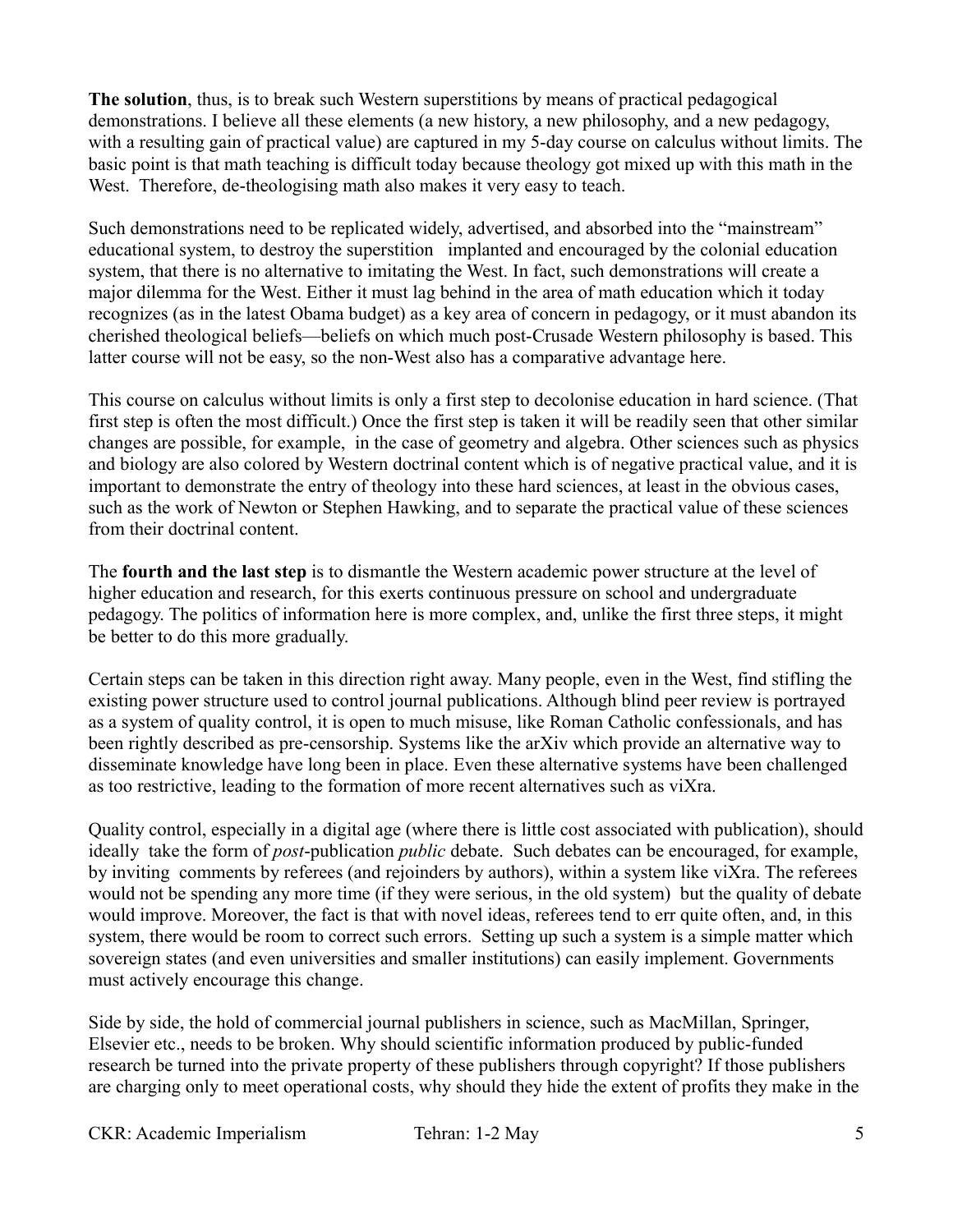process? Why should government agencies encourage the superstition that the prestige of a scientist is best decided by publications in such commercial journals? Why should public funded scientists be allowed to work for free for these commercial journals, as referees? All these sops and subsidies need to be withdrawn. Commercial publishers of science journals are free to exist. But let them do so on their own, or perish. These journal publishers are no longer needed to disseminate information, which can be quickly and efficiently distributed digitally. In particular, copyright laws should be amended to enforce free public access for all public funded research articles which are published even in commercial journals. At worst such journals may be allowed a time lag of not more than one to three months before allowing full public access.

As with history of science, such alternative measures must be accompanied by exposure of the falsehoods underlying the present system of Western endorsement. One such system of endorsement is fellowship of a Western society. This often depends upon proximity to some prominent member of that society, but is indiscriminately interpreted as an index of scientific achievement, as in the NCHER bill, to be made a law in India. Since such endorsements give people power in their own country, they can also be cynically exploited to manipulate scientific decision-making in these countries. Let someone first examine cases of some scientists who have been endorsed by the West, and see of what practical value their scientific work was to their societies across their lifetime. We also need to examine *who* benefited from their recommendations, when these scientists acted on government committees. Mashelkar and Narlikar, for example, would be good cases for such investigation in India.

The ultimate Western endorsement is the Nobel prize, and the politics of that endorsement is widely recognized in the case of the peace, literature and economics prizes. Those endorsements are believed to be weightier in the "hard sciences", although very similar processes operate also in those cases. However, as far as I know, there has never been any non-Western attempt to *study* those processes. Such a study might at least lead to the realization that Western endorsement ought not to be the key to scientific achievement, and alternative prizes instituted elsewhere may then look for more transparent means of decision-making.

Another common system of endorsement is the so called "impact parameter", related to the "ranking" of the journal. This is just another seemingly-objective way to say that mere peer review is inadequate, unless the peers are Westerners who count (or their affiliates). A detailed discussion of this would be out of place here, but two points are in order. For a commercial journal such an index (journal ranking) makes sense, for the publishers are concerned only with its consumers, who are scientists. This also makes journals themselves the focus of scientific research—which obviously suits those commercial publishers. However, the citation index is at best a *biased* measure of social popularity in the West measuring this simple number is what all the big talk about the "scientific method" has been ultimately reduced to, in practice! Publication in these "high-impact" journals depends upon endorsements by referees and editorial boards predominantly from the West, so social networking is critically important in that as well. These journals will avoid non-Western knowledge, for example. In this way, Western endorsement is passed off as the sole index of scientific virtue. In fact, if the concern is with practical value, the validity of a scientific theory must be decided differently, irrespective of its social popularity. Also the the theory has to be judged by its impact on the *society* at large (and not just consumers of journals) over a longish time period. New ideas often involve complexities which the scientific community takes a long time to grasp.

Many further steps are possible. For example, it is desirable that international journals and conferences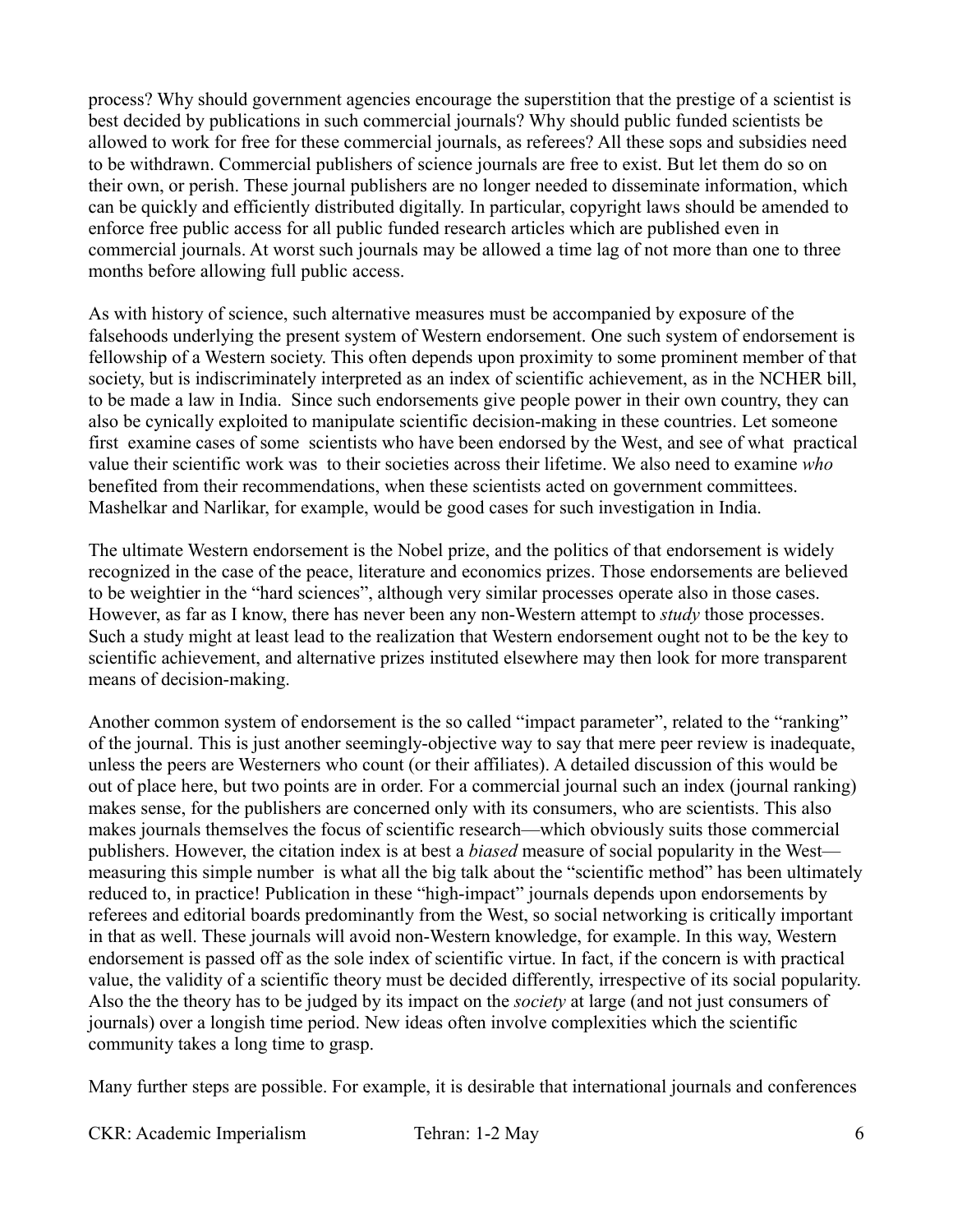and societies should have internationally *representative* selection committees. This rarely happens today. However, I do not think sovereign states should try to enforce this, at least not right away. Rather, discussions about this, in the context of the ethics of science, need to be encouraged.

The timing and sequence of the steps is important. If Western history *and* philosophy of science are not first (and continuously) challenged, there will be resistance to changes in the educational system. And until the education system is changed, and Western indoctrination in elementary science education is eliminated, those who grow up with it, will resist any changes at the level of higher education and research.

Some further details are given below.

### *2. Why hard science?*

There has not been any attempt to decolonise the pedagogy of "hard science" so far because it is generally harder to understand how academic imperialism functions in mathematics and science. This is so for two reasons.

First, the vast majority of people have too little knowledge of science or mathematics to judge the validity of a scientific claim on their own—they rely on authority. Whose authority? Clearly, Western authority. If a scientific claim is published in *Nature*, say, or has been endorsed by people in Harvard or MIT or Cambridge, then people will judge it to be true. Journalists will report it. Otherwise they may well judge it to be false or suspect. In general, scientific experts are believed to be only those who are socially recognized in the West, and even governments decide on the advice of such experts. [In a recent bill to regulate higher education and research in India (National Commission of Higher Education and Research Act, 2010), the government of India plans to make this principle of relying on Western social approval into a law!

Second, scientists too use this method of "proof by Western authority". In fact, in complete contrast to the image of science and scientific method as based on reason and experiment, scientists rely heavily on authority. This happens for various reasons. Today, scientists are usually specialised (since specialisation leads to higher efficiency, hence profits). As specialists they are unsure about any matter even marginally outside their narrow field of specialisation, and prefer to rely on authority.

Further, scientific research and experimentation today requires large funds. Funding agencies judge the performance of scientists using *publications*. Hence, the most important part of a scientist's activity today is not thinking or doing (experimentation), but *writing* (publication)! Funding agencies do *not* judge the value of publications by reading them or applying their mind to those publications (for they may not understand that aspect of science). Instead, they proceed mechanically ("objectively") by using such yardsticks as the "number of publications" (which does not even measure *quantity* of work correctly); or they claim to assess the "quality" of a publication by its social popularity among other scientists ("citation index") or the proximity of those journals to Western scientific authority ("impact factor") etc. In the case of cinema, anyone would concede that box-office success does not guarantee *artistic* quality; however, popularity in the West ("citation index", "impact factor") is the sole basis used to judge *scientific* quality.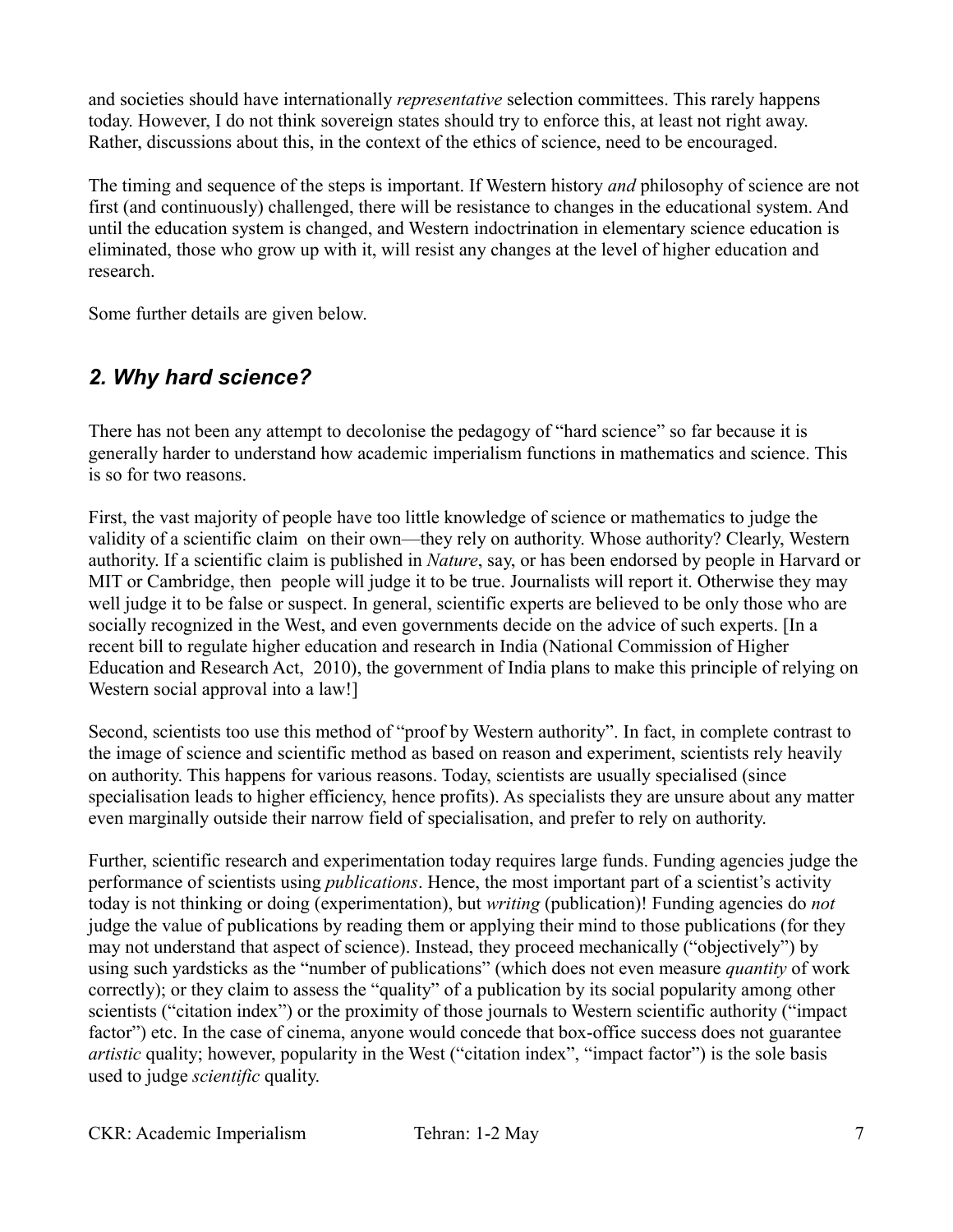The net result is that, today, science has come to mean dependence on Western authority, since scientific truth needs certification, and the West is the ultimate authority to certify it. What is involved is not quality control but mind control!

On the other hand, there is a great demand for science in the non-West. Many people in the non-West have long believed the story that the West dominates the world just because of Western science. They therefore argue that the way to escape from Western dominance is to do more of science, and thus beat the West at its own game.

The irony is that this strategy coexists with the belief that any innovation must first be certified by Western authority. In medieval England, a serf was obliged to offered the virginity of his new bride to the local lord to complete the marriage ceremony; likewise every scientist today must first offer his idea to the West for approval, before it becomes credible. The process is euphemistically called "peer review". But there are numerous such "peer reviewed" journals. So "peer review" is regarded as untrustworthy unless the "peers" are Westerners. Moreover, this is a secretive process, which can be easily misused. It is a remarkable feat of gullibility that those who have been continuously exploited by the West for centuries trust it so implicitly. This system ensures that no scientific innovation can take place anywhere in the world without the West immediately coming to know of it. It is impossible to beat the West at its game with these rules!

The combined result of both beliefs is to ensure that the non-West is perpetually following the West, and perpetually behind, making the technology gap permanent. This is what actually happened in India. Western education in India was promoted using the argument that this would help India to "catch up" with the West. But even in 175 years, it has not been able to catch up. Some people, however, never learn. Despite the manifest and long-term failure of this strategy of imitating the West, it has *again* been advocated by the Indian National Knowledge Commission (NKC), whose chief said that Indians should learn trigonometry from the MIT open course materials, and not bother to develop their own course materials. In fact, even in the "elementary" mathematics of trigonometry and calculus, knowledge is *not* settled today, and significant innovations are possible. Significant innovations often take place where they are least expected. The chief of the NKC (and the advisor to the Prime Minister on Innovations) does not seem to understand this. However, such innovations could well be the key to overthrowing academic imperialism.

Thus, the increased demand for science in the non-West only *increases* its dependence on the West, and destroys *any* possibility of out-innovating the West in science. As already pointed out, unlike ordinary imperialism, such academic imperialism is self-perpetuating. Western educated Indian elite, loyal to the British and dependent upon them for a livelihood, were a miniscule proportion of the Indian population during the British Raj. Quite possibly it was the British who encouraged their allies, like Savarkar, to assassinate Mahatma Gandhi and thus subvert the independence struggle into a mere transfer of power to this very elite. Today the aim seems to be to entrain 10% of the Indian middle class into Westernised education and make their livelihood dependent upon the West. The NCHER bill leaves no room for doubt that real power in Indian higher education and research is being transferred to the West.

*Thus, the search for parity with the West in hard power drives the non-West into the arms of Western soft power, which is self-perpetuating, and prevents the non-West from achieving parity.*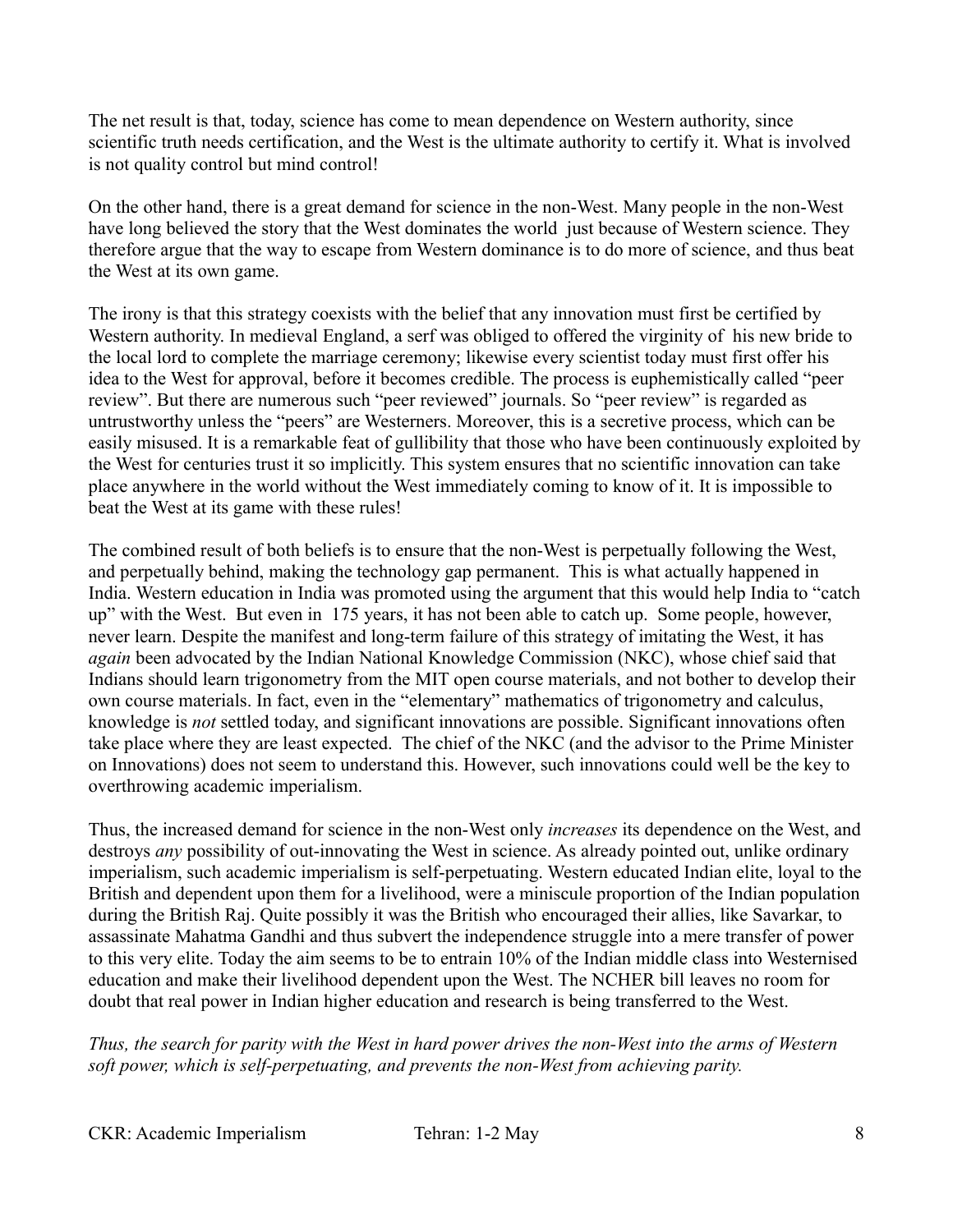Because "hard science" (and the associated hard power) is the carrot at the end of the stick, the fight against academic imperialism must begin by attacking the academic structures surrounding "hard science". The key such structure is that of education, and the first point of attack must be mathematics which is at the base of "hard science".

#### *3. Colonial indoctrination and the history of science*

In India, Western soft power and the colonial education project began with Macaulay in 1835. The BJP election manifesto for the previous election stated<sup>[5](#page-8-0)</sup> that Macaulay admired Indian civilization, but wanted to "break [its] very backbone", by introducing English education. Such falsehoods do not help fight academic imperialism: a true understanding of the causes is needed to cure the malaise.

Macaulay, a racist to the core, and an admirer of other racists like Locke and Hume (both of whom he cites in his infamous Minute of 1835), had nothing nice to say about Indian civilization or the thenprevailing system of Sanskrit and Arabic education in India.

higher studies ...[need a] language not vernacular.... What then shall that language be? Onehalf of the committee maintain that it should be the English. The other half strongly recommend the Arabic and Sanscrit....

I have no knowledge of either Sanscrit or Arabic. But I have done what I could to form a correct estimate of their value. I have read translations of the most celebrated Arabic and Sanscrit works. ...I am quite ready to take the oriental learning at the valuation of the orientalists themselves. *I have never found one among them who could deny* that a single shelf of a good European library was worth the whole native literature of India and Arabia..<sup>[6](#page-8-1)</sup>.[Emphasis added]

The emphasis is intended to indicate that Macaulay wasn't just stating *his* personal opinion, but claiming that *everyone agreed with him on this point.* He goes on to pinpoint *what* he regards as especially superior:

the department of literature in which the Eastern writers stand highest is poetry....But when we pass from works of imagination to works in which facts are recorded and general

<span id="page-8-0"></span><sup>5</sup> The BJP manifesto stated "India's prosperity, its talents and the state of its high moral society can be best understood by what Thomas Babington Macaulay stated in his speech of February 02, 1835, in the British Parliament. "I have travelled across the length and breadth of India and I have not seen one person who is a beggar, who is a thief, such wealth I have seen in this country, such high moral values, people of such high caliber, that I do not think we would ever conquer this country, unless we break the very back bone of this nation, which is her spiritual and cultural heritage, and therefore, I propose that we replace her old and ancient education system, her culture, for if the Indians think that all that is foreign and English is good and greater than their own, they will lose their self esteem, their native culture and they will become what we want them, a truly dominated nation." This policy was implemented very meticulously by Britishers and the education system was created to make Indian's [sic] ignorant about themselves." Macaulay was in India in Feb 1835, and he had nothing to say in praise of India.

<span id="page-8-1"></span><sup>6</sup> T. B. Macaulay, Minute on Education, 1835. The Minute may be found online on many sites, such as [http://www.languageinindia.com/april2003/macaulay.html.](http://www.languageinindia.com/april2003/macaulay.html)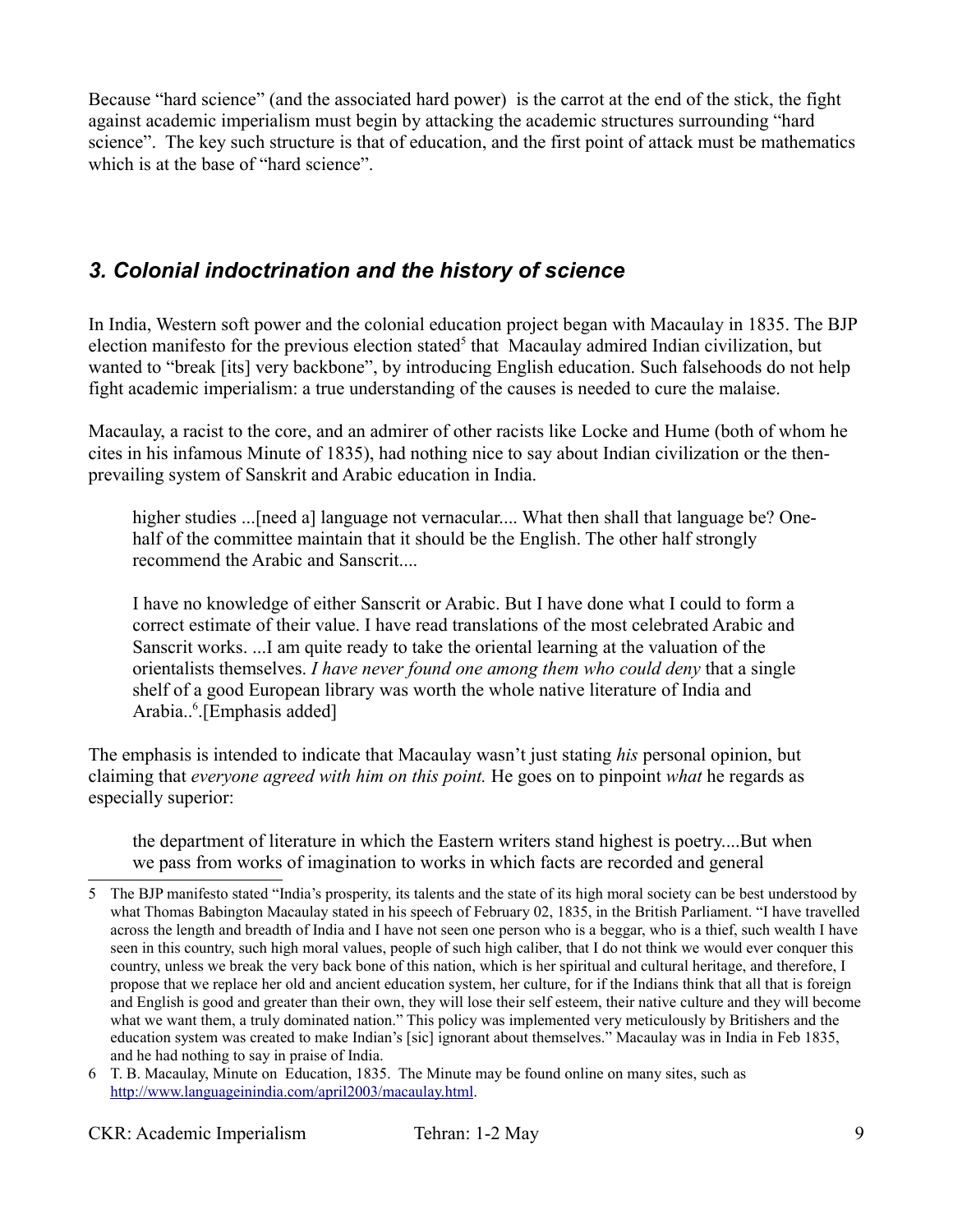principles investigated, the superiority of the Europeans becomes absolutely immeasurable.[7](#page-9-0)

That is the West has excelled in science, *therefore* worthwhile education must necessarily be Western. Macaulay begins his Minute by referring to the "the physics of Newton", although he also talks of the superiority of Western history.

Macaulay was only restating the very sentiments that Indians like Raja Ram Mohun Roy had articulated a decade earlier. In a letter of 11 Dec 1823 submitted to the same Viceroy (Bentinck) Roy had argued in favour of teaching "European science", and *against* Sanskrit schools.

> We were filled with sanguine hopes that this sum would be laid out in employing European Gentlemen of talents and education to instruct the natives of India in Mathematics, Natural Philosophy, Chemistry, Anatomy and other useful Sciences, which the Nations of Europe have carried to a degree of perfection that has raised them above the inhabitants of other parts of the world.

...our hearts were filled with mingled feelings of delight and gratitude; we already offered up thanks to Providence for inspiring the most generous and enlightened of the Nations of the West [Britain] with the glorious ambitions of planting in Asia the Arts and Sciences of modern Europe.

We now find that the Government are establishing a Sangscrit school under Hindoo Pundits to impart such knowledge as is already current in India....This...can only be expected to load the minds of youth with grammatical niceties and metaphysical distinctions of little or no practicable use.... The pupils will there acquire what was known two thousand years ago, with the addition of vain and empty subtilities since....<sup>[8](#page-9-1)</sup>

In fact, going beyond Macaulay, Ram Mohun Roy specifically pokes fun at the things that were then taught in Sanskrit schools.<sup>[9](#page-9-2)</sup>

That is the gist of the matter. Those arguments have changed little in 175 years. Today we can discount the references to Milton's poetry or Locke's metaphysics, as mere British chauvinism. We could even reject Milton as "too Christian" and Locke as a racist. But what about Newton's physics? The belief remains that science is the creation of the West, so that Western education is needed to acquire this useful knowledge. Any other kind of education system continues to be regarded as inferior.

*But is this belief true?* In 1832, a few years before Macaulay's Minute, a little known Britisher, Charles Whish, was reporting in Britain about Sanskrit texts from south India which contained many kinds of infinite series, equivalent to the calculus.<sup>[10](#page-9-3)</sup> (This was

<span id="page-9-0"></span><sup>7</sup> Ibid.

<span id="page-9-1"></span><sup>8</sup> Raja Ramamohun Roy, letter to Bentinck, 11 Dec 1823. For an online version, see the reference at 6 above.

<span id="page-9-2"></span><sup>9</sup> Macaulay gives some other arguments which are specious or dishonest, and we won't consider them further here.

<span id="page-9-3"></span><sup>10</sup> Charles M. Whish, paper presented in 1832, "On the Hindu quadrature of the circle and the infinite series of the proportion of the circumference to the diameter exhibited in the four Shastras, the *Tantrasamgraham*, *Yukti-Bhasa*,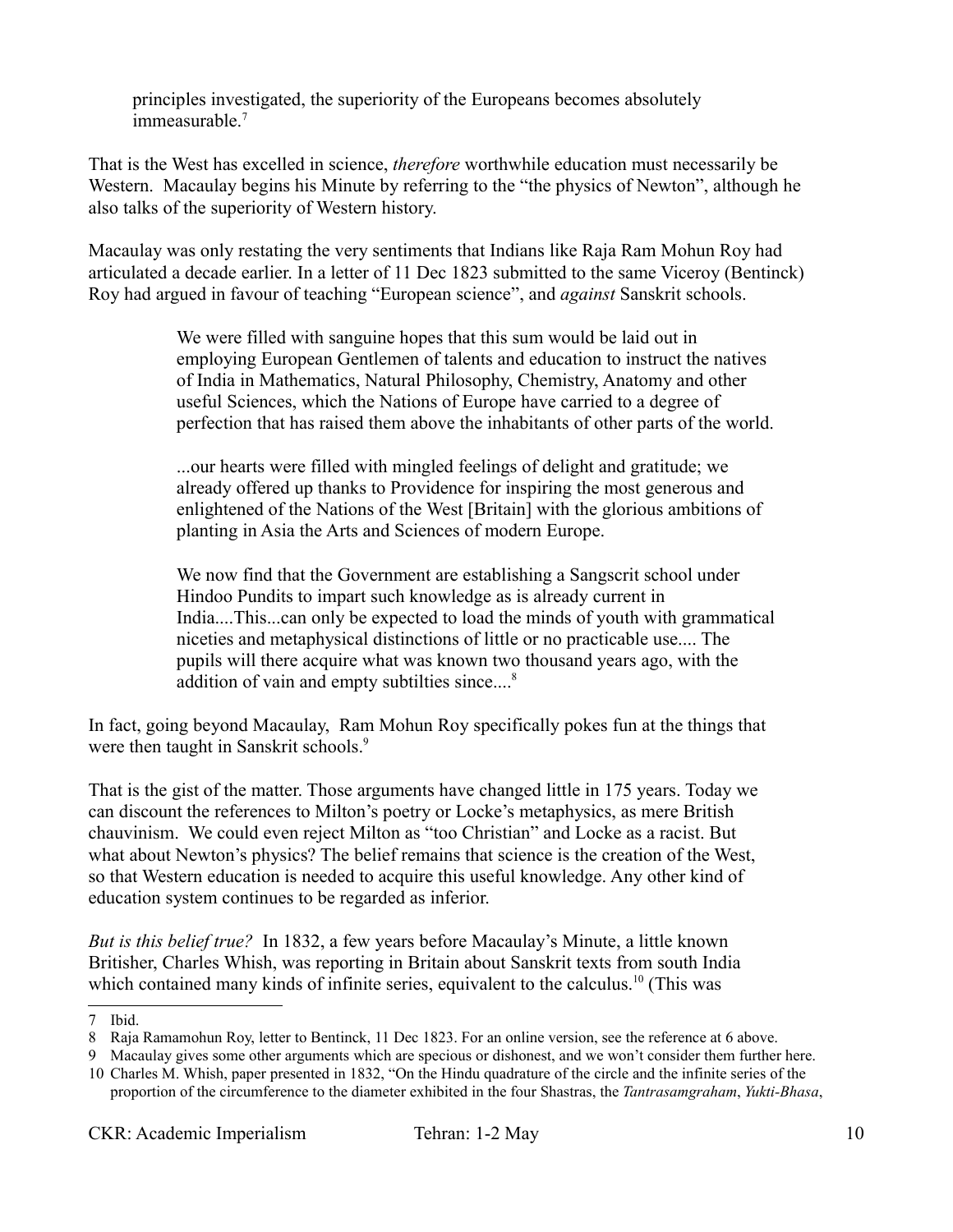noticed even earlier by another Britisher.) These texts represented Indian innovations in mathematics and astronomy from the  $5<sup>th</sup>$  to the 15<sup>th</sup> c. CE. Macaulay and Roy were simply wrong about their facts. Their decisions were based on ignorance and prejudice.

Roy was perhaps carried away by a Western myth: that science originated in the West. He would have been shocked to learn what has emerged more recently: that Newton's physics leans heavily on calculus copied from India in the  $16<sup>th</sup>$  c., by Jesuits based in Cochin, just as much as Copernicus' astronomy was copied from the earlier Arabic works of Nasir ud din Tusi of Maragha, and Ibn Shatir of Damascus. I will not argue out the details of that history here, for they are already published *in extenso* in my books<sup>[11](#page-10-0)</sup> and articles elsewhere.

The point here is only this: the moment it is admitted that science could have had a non-Western origin, and that Western science started off by *appropriating* non-Western science, the arguments of Macaulay and Roy for Westernised education fail with a resounding crash. *Why then should we continue to follow today the course of action they advocated? Let us reconsider it.* This is a particularly good time to do it, for we are again being urged to adopt those very educational policies.

The other point I want to emphasize: this is an abject lesson in the massive soft power that flows from distorted history. The Indian elite was taken in by this false history, and led by the nose. Their extreme gullibility was exploited to change the education policy of a vast country, and to maintain that change for 175 years (62 after independence). India could hardly have been ruled for so long by the British without the active cooperation of the Indian elite, and indoctrination through colonial education played a key role in ensuring that cooperation. And distorted history was the tool used to initiate that indoctrination. India was colonised by a lie—by the false history skillfully used by Macaulay, not the battle of Plassey.

Western education consolidated the grip of the West over Indian minds. It deeply reinforced this terrible superstition about Western superiority, especially in science. (I use the word "superstition", for what else can one call a false belief which is not based on direct knowledge, and leads to a ruinous course of action?) Indians educated on this education policy were *so* overawed by the West, and learnt to trust it *so* implicitly, that they never considered it necessary to check *any* of the purported facts of history of science on which this policy was based. They haven't done so till now. We have seen that to this day the head of the NKC, who is also the advisor to the Indian Prime Minister on innovation, says that we ought to imitate the West in trigonometry (and calculus), and that we must not try and carry out any innovations about that here. He trusted only those advisors certified by the West, and they said so.

Even more remarkably, the Indian elite, with their canine loyalty to the West, won't tolerate anyone else challenging their absurd superstitions. They preserve their

*Carana Padhati* and *Sadratnamala*", *Trans. R. Asiatic Soc. Gr. Britain and Ireland*, **3** (1835) 509–523. The account of an earlier discussion and the statement of Heyne is in J. Warren, *Kala Sankalita*, Madras, 1825.

<span id="page-10-0"></span><sup>11</sup> C. K. Raju, *Cultural Foundations of Mathematics: the Nature of Mathematical Proof, and the Transmission of the Calculus from India to Europe in the 16th c. CE*, Pearson Longman, 2007. For a summary account, see C. K. Raju, I*s Science Western in Origin?*, cited earlier.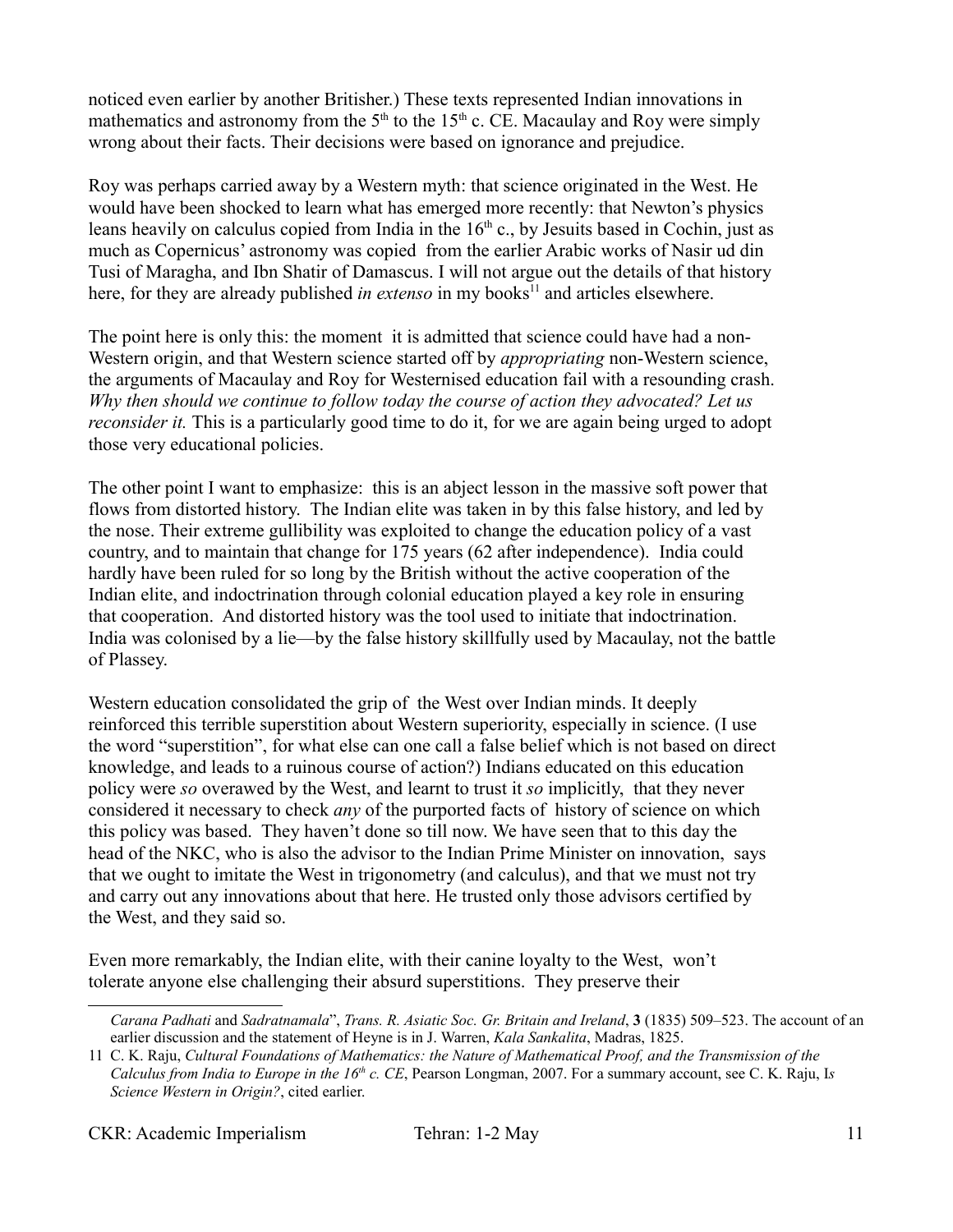superstitious faith in the West by insulating it with thick layers of prejudice. If anyone questions the basis of that faith in the Western history of science, this protective layer of prejudice is instantly activated. The typical response may go like this "(1) We don't know the relevant science, (2) we don't know the evidence for that Western history which you challenge, (3) we haven't read what you have written, but (4) and we won't read it, and (5) if we do we won't believe it". Why not? Because it is so easy to brand the challenger as a Hindu or Muslim fanatic (no evidence needed, of course). Some people on a discussion list even insisted that they had a right to reject any such ideas without reading them. Such superstitions are a key intended outcome of Western education. It is hard to imagine a more terrible superstition which has ever afflicted India, because journalists and the government alike share this superstition, which is now being made into a law! After all isn't science all about *trusting* the West implicitly? *And* implanting this trust in the West in the minds of young children? If truth in *science* can only be decided by Western authority, how can truth be decided otherwise in the *history of science?*

It is on this very premise "We don't know, we don't want to know, but we trust the West" that similar false history continues to be taught in Indian schools to this day. This ensures that children grow up in awe of the West, so that the trust in the West is perpetuated.

An explicit example of such indoctrination may be in order. School texts<sup>[12](#page-11-0)</sup> produced by the Indian government, today, emphasize that mathematics (and science) originated in the West. This is brought out by showing pictures of several Greeks. These include Pythagoras (p. 5), Thales (p. 79), Archimedes (p. 13), Heron (p. 199), and, of course, Euclid (p. 80). Although the last three are *supposedly* from Alexandria, in Africa, where the people might have been dark-skinned, the pictures aim also to establish the *race* of innovators by showing them as white-skinned Caucasian stereotypes. Naturally, Indian school children grow up with the belief that they are *racially* inferior to Westerners.

When challenged to produce evidence for this bogus genetic history of Euclid, or even to produce evidence that "Euclid" at all existed, the authors of these texts could not produce any evidence<sup>[13](#page-11-1)</sup> ("we don't have any evidence"). The lead author of this text, J. V. Narlikar, has publicly admitted his ignorance of history<sup>[14](#page-11-2)</sup> ("we don't know"), which ignorance has also been publicly demonstrated by this author.<sup>[15](#page-11-3)</sup> The key government official responsible for coordinating these texts asked what was wrong in relying on secondary sources!<sup>[16](#page-11-4)</sup> ("We

<span id="page-11-0"></span><sup>12</sup> *Mathematics: Textbook for Class IX*, (J. V. Narlikar, P. Sinclair, et al.), NCERT, New Delhi, 2005.

<span id="page-11-1"></span><sup>13</sup> C. K. Raju, "Towards Equity in Mathematics Education 1:Good Bye Euclid!", *Bharatiya Samajik Chintan* **7 (**4) (New Series) (2009) pp. 255–264; an author of the above text was present when the paper was presented at the session on mathematics education, Indian Social Science Congress, Mumbai, Dec 2007. Available from [http://ckraju.net/papers/MathEducation1Euclid.pdf.](http://ckraju.net/papers/MathEducation1Euclid.pdf) "Teaching Racist History", *Indian Journal of Secularism*, 11(4), 2008, pp. 25–28. *Jansatta*, 24 Jan 2008, edit page (in Hindi). No fresh evidence for the existence of "Euclid" has emerged since then!

<span id="page-11-2"></span><sup>14</sup> J. V. Narlikar, "Four question that history might answer". In *Science, Philosophy and Culture; Multi-disciplinary Explorations,* Part 1, (ed.) D.P.Chattopadhayaya and Ravinder Kumar. PHISPC, Delhi, pp. 178-184. Narlikar stated that he was writing this paper to expose his ignorance of history.

<span id="page-11-3"></span><sup>15</sup> C. K. Raju, "On Narlikar's four questions that history might answer", *Sandhan* 1(1) 2001, 164–167. This note was actually written as a confidential adjudicator's report on Narlikar's paper; and it was published without my prior knowledge. I had recommended that Narlikar's paper should published, so it could be debated, but that the title might be changed to "Four Questions that the *Library* Might Answer".

<span id="page-11-4"></span><sup>16</sup> *Symposium on Mathematics in Relation to History, Culture and Technology*, India International Centre, New Delhi, Nov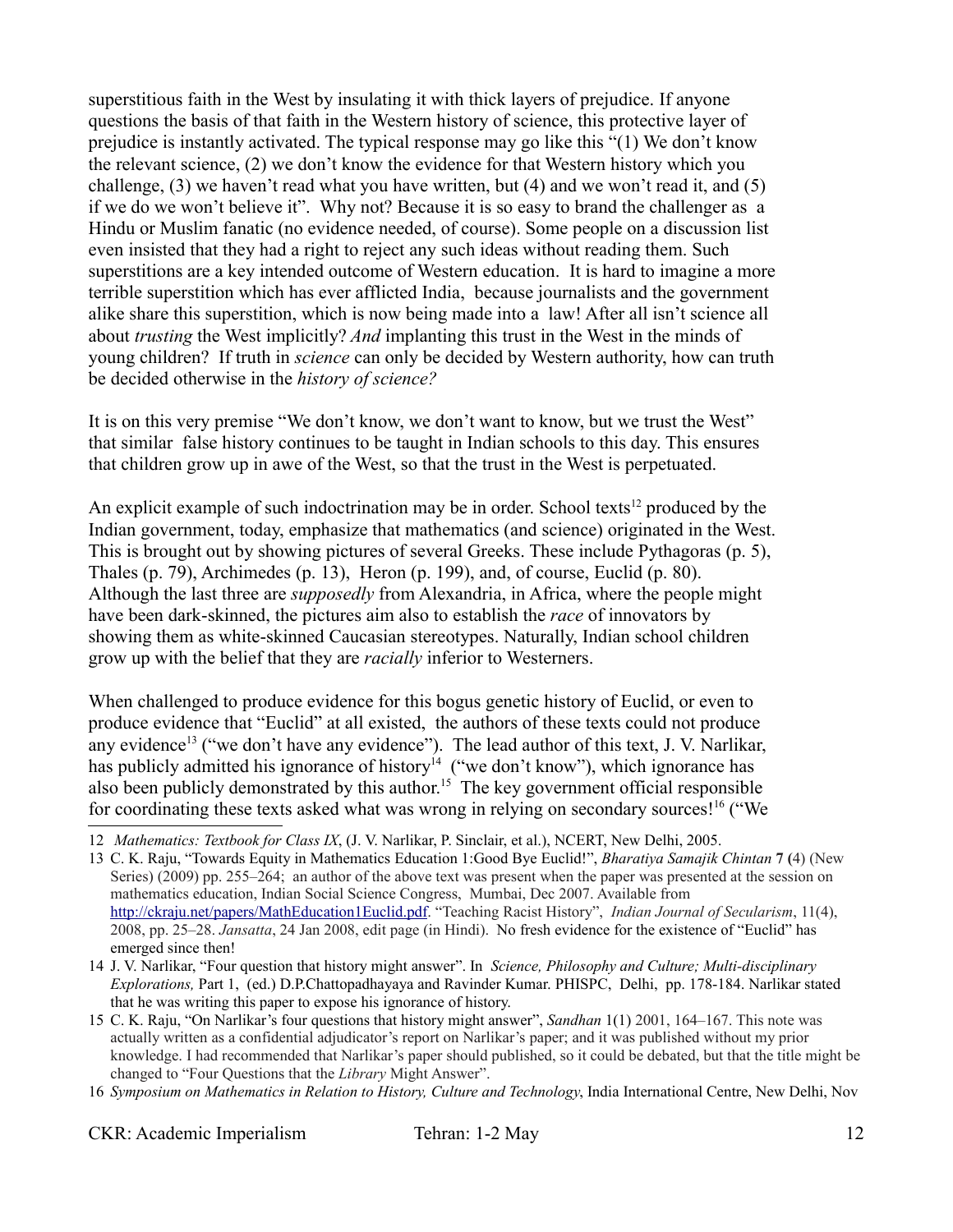trust the West.") And so they merrily retain those bogus white-skinned pictures in Indian school texts to the detriment of millions of Indian school children. ("We will not read what you say or act upon it.")

Why was Narlikar considered the right expert to write these texts on school mathematics? He is not a mathematician; in his scientific papers when he gets stuck on a difficult mathematical problem, he simply makes a facile hypothesis and skips ahead to the conclusion he wants, so his scientific papers are more like science fiction stories with some symbol content! The fact is that few people have read those papers, for no one really cares about science *per se* in India; the concern is not about producing practical value, it is about *social recognition of the scientist in the West.* For the Indian elite, science is all about fetching Western social approval, and for this it does not matter whether the science in question is right, wrong, or "not even wrong", like Narlikar's.

One cannot help noticing the uncomfortable fact that the comfortable life of these authors depends solely upon the recognition and political support they have from the West, and not because their science was of any practical value to anyone in India (or ever will be). Whatever be their intentions, their *actions* amount to *quid pro quo:* for they insist on instilling awe of the West, in the minds of trusting children, in the name of promoting science. (And one cannot *assume* their intentions are good, for they did not change those texts, or their recommendations, when their mistakes were pointed out.) It is sad that the government of a billion people has no other way to judge truth except to rely on experts, and no other way to select experts except by the criterion of Western recognition. And Indian industry follows suit. And so, India remains prey to the soft power of those imperial forces even today, with the help of the indoctrinated elite, exactly as the British had planned.

This extreme anxiety for Western recognition is itself clearly a consequence of the strong feelings of collective inferiority that prevail to this day. That feeling is generated not merely by imperialism but by indoctrinating people with racist history; and that history, propagated by Western historians, was used to derail the entire agenda of education in India, and to consolidate imperialism. Academic imperialism is being used to maintain real imperialism.

The aim of the colonial education policy was to create a class which would help the British to rule India—a class which would look like Indians, but would think and act like Britishers, and be loyal to the British imperialist, and promote British interests over those of the masses. It is through such "education" offered today that this class perpetuates itself. As then so now, the clamor for Western education is based on this sort of false history (accompanied by bad philosophy of science) both of which the Indian elite class parrots without knowledge and without understanding.

#### **3.2 So What?**

The other sort of question that can be asked is this. So what if the calculus originated in India or the Copernican model originated in Maragha and Damascus? So what if Euclid never existed?

2007.

CKR: Academic Imperialism Tehran: 1-2 May 13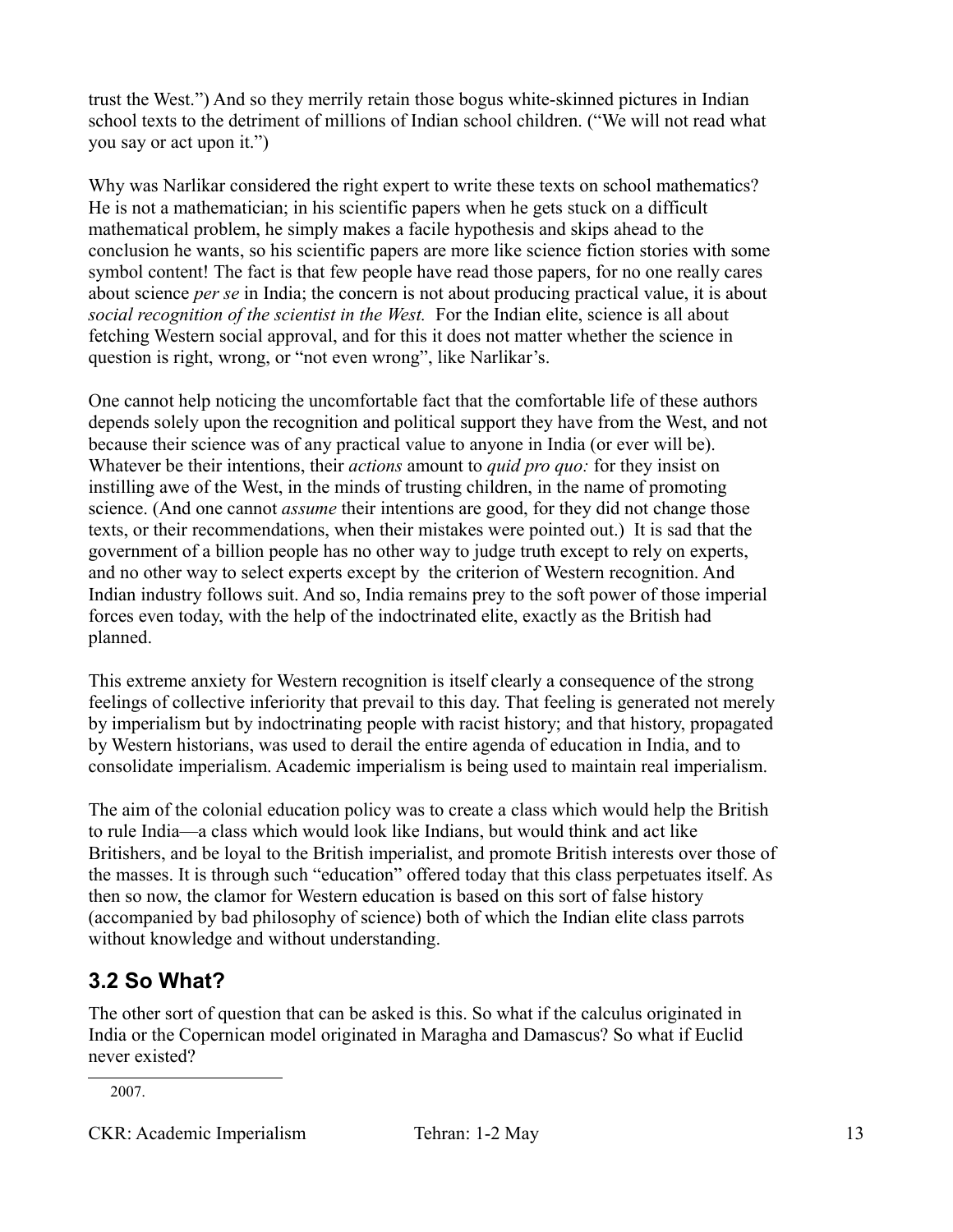It is amusing, of course, to speculate what Macaulay would have done if he were aware that the calculus, central to Newton's physics, started in India. What would he have done had he known that Euclid was a fabrication from the time of the Crusades? Could he have spoken of the "false astronomy" in Arabic and Sanskrit texts if he realized that glorified Western astronomers like Copernicus, Tycho Brahe and Kepler<sup>[17](#page-13-0)</sup> all had got their astronomy from those very Arabic and Sanskrit texts he condemned? Would Ram Mohun Roy have asked for European mathematics to be taught if he knew that both arithmetic and calculus was taken from India? Though interesting, we will not pursue these counterfactual speculations here, for the present agenda relates to action.

What difference does it make *today* that the calculus or arithmetic algorithms came from India or that Euclid and Claudius Ptolemy never existed? One sort of difference is clear enough. If science is the quest for social recognition from the West (Nobel prize etc.) then it is clear that such social recognition depends upon history, and the West continues to falsify history to this day. I was taught in school that Marconi invented the radio, and learnt much later that this was the work of J. C. Bose, as is *now* acknowledged in the West by the IEEE society, after a century-long struggle. The work of another physicist, S. N. Bose would have similarly gone into oblivion, and would have been attributed to Einstein, but for a lucky intervention by Dirac. And such processes of appropriation continue to this day. So better history would lead to better recognition and reduced anxiety about racial inadequacy!

More importantly, would the revised history change the way advanced physics or mathematics is done, today? Indeed, it would, but I will not elaborate on advanced physics or mathematics here (although I have done so elsewhere<sup>[18](#page-13-1)</sup>).

Here I will look only at the effect on the education system, and I will focus on math education, at the early undergraduate level. (The importance of math education is obvious enough, even to the imitators of the West: just look at Obama's latest budget which provides 4.75 billion dollar of support for mathematics, science and engineering education.)

<span id="page-13-0"></span><sup>17</sup> I realize that this remark about Kepler will raise howls of protest from the scientifically and historically illiterate people, who never studied even the popular literature about Kepler, but simply want to hang on to the superstitious awe of the West which they imbibed from childhood. Some of the points I have made are as follows. As the Royal Astronomer to the Holy Roman Empire, Tycho Brahe was a natural recipient of the Indian astronomy texts obtained by Jesuits from Cochin. Is it any surprise that his planetary model (called the "Tychonic" model) is identical with that of Nilkantha in his *Tantrasangraha* of 1501? Now, Tycho kept some secret papers on astronomy which he didn't even give to Kepler who was his assistant. Why not? The only solid reason would be that they related to non-Christian sources, and any hint of that would have led to Tycho's ruin at that time of the Inquisition. Kepler decamped with those papers after Tycho's death or murder of which he has been accused (by people other than me). The question which I have raised is this: how did Kepler obtain the orbit of Mars with such enormous precision? Kepler was nearly blind: so he could not have made the observations, as Parameswaran in India did over a fifty year period. The other point that I have made is that we do not have to believe Kepler's stories on this point, since he was an astrologer by profession, hence either a bad scientist (if he believed in astrology) or a charlatan (if he did not believe in astrology, and knowingly cheated others). Then there is the issue of the way Kepler doctored his data. "Planet Fakery Exposed. Falsified Data: Johannes Kepler". *The Times* (London) 25 January 1990, 31a. See further references in *The Eleven Pictures of Time*, note 46 to chap. 5, p. 529.

<span id="page-13-1"></span><sup>18</sup> C. K. Raju, *Cultural Foundations of Mathematics*, cited above, appendix. A quick summary regarding physics is in my presentation at the Univ. Aix-de-Provence, an extended abstract and video of which can be found at [http://tinyurl.com/yeygejb.](http://tinyurl.com/yeygejb)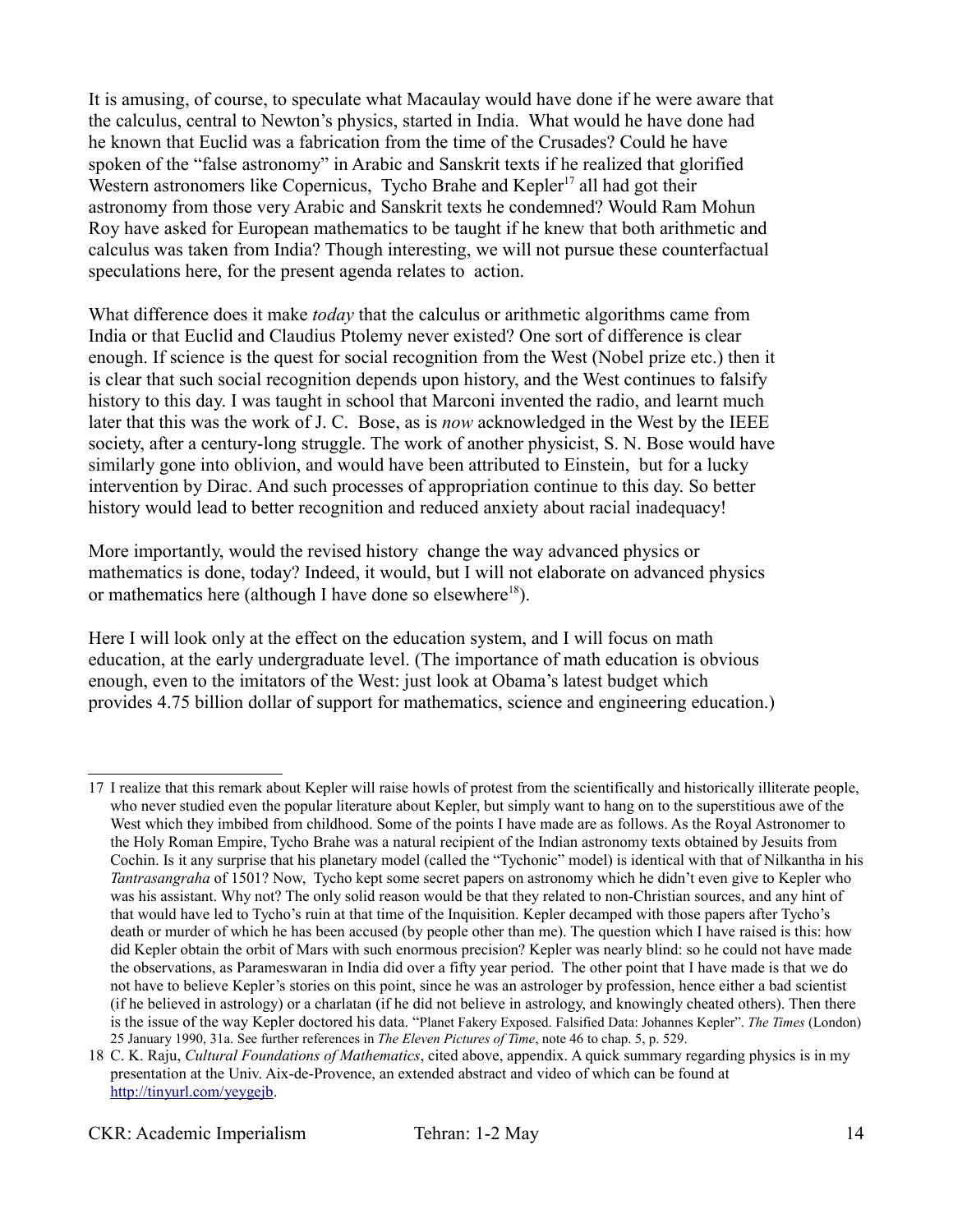# **3.3 The real history**

Let us try and see *why* math education should change. For this, it greatly helps to have an honest account of the past.

The real history is that most of elementary mathematics taught in school today (arithmetic, algebra, trigonometry and calculus) is *not* native to Europe, but was imported. For the case of arithmetic and algebra, this is clear from their very names. Arithmetic algorithms are so called because al Khwarizmi's Latinized name was Algorismus, or Algorithmus, and those arithmetic techniques hence came to be known in Europe as algorithms (as opposed to the native European abacus technique). Al Khwarizmi's book *Hisab al Hind* (of which only Latin translations exist today) was written in the House of Wisdom in Baghdad. Though Arabs learnt this technique from Indians, Europeans learnt of this way of doing arithmetic, from Arabs; hence they also refer to "Arabic numerals". The terminology is misleading. The real issue is that elementary arithmetic algorithms (for addition, subtraction, multiplication and division) require the *place-value* system, while the Roman numerals are adapted to the abacus, and are *additive*. The particular signs used for these numerals are of no consequence whatsoever. Likewise the word "algebra" is derived from the Arabic *al jabr* (used in the title of another book by al Khwarizmi), which solves algebraic equations by force (*jabr*), by putting them on two contesting (*muqabala*) sides of an equation .

The key point is that when these arithmetic techniques reached Europe, they were not properly *understood* by Europeans. Why not? Because of cultural differences in ways of doing mathematics. Europeans relied on the abacus, which allowed only integers, and mainly permitted only addition. Because the abacus tied numbers to concrete entities (the counters used for counting, called jetons), it was not possible to represent negative numbers, so that subtraction presented difficulties. Multiplication had to be done by repeated addition, and division by repeated subtraction. The abacus provided no way to represent general fractions; and Romans and Europeans knew of only a few common fractions typically with denominator 12) and could not add or subtract fractions with different denominators.

European difficulties in understanding elementary arithmetic were manifested in various ways. For example, when Gerbert imported the algorithmus techniques from Cordoba around 967 CE, he inscribed the Arabic numerals on the back of jetons. (We get this picture from an  $11<sup>th</sup>$  c. Latin manuscript.) Gerbert had not invented a novel way to do algorithmic arithmetic on the (Roman) abacus: he simply did not *understand* the fundamental difference between abacus and algorithmic arithmetic, and blundered as a consequence. I emphasize that Gerbert who later became Pope Sylvester was an extremely knowledgeable man in relation to his other European contemporaries. In fact, he was so knowledgeable that his contemporaries were fearful of him, and in Christian art he is depicted as a dangerous wizard. And this man had difficulty in understanding what is today taught to school children barely out of kindergarten and was traditionally taught at the earliest school level in India!

These difficulties were by no means confined to a single individual. They are manifested in a variety of other ways. For example, the Florentine merchants who traded with Arabs in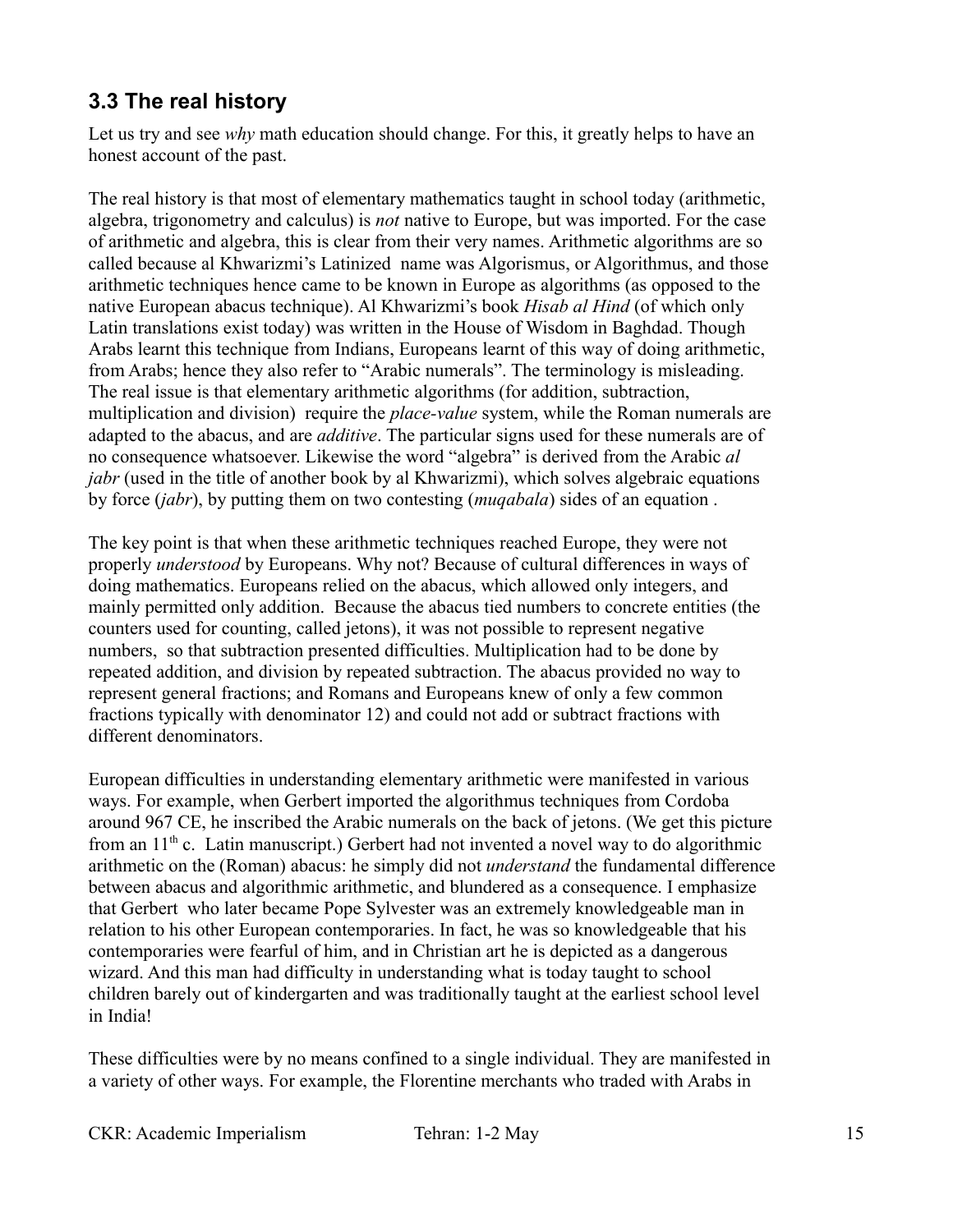spices quickly learnt that arithmetic algorithms provided a practical and commercial competitive advantage. Accordingly, they started learning algorismus, and, in fact, treated it as a sort of trade secret. However, many in Florence were uncomfortable with zero. The reason was that the Roman system of numeration is additive: XII means  $10+1+1$ . On the place value system, however, it is not possible to interpret 10 in the same way as  $1+0=1$ . Europeans hence found zero mysterious. They complained about this entity, zero, which had no value in itself, but could add any amount of value to another entity. This suspicion of zero (called cypher, or hard to understand, from  $s$ *ifr*) is incorporated in the 13<sup>th</sup> c. Florentine law that any financial contract in Arabic numerals must also mention the figure in words, something we still follow today in written cheques (though not in Internet banking transactions!).

There were other difficulties. For example, the Pythagorean mysticism associated with numbers persisted in Gnosticism. Therefore, a typical challenge problem might be to ask "Is unity a number?" And the expected answer was that "Unity is not a number, but the basis of being". This sort of number-mysticism persisted in Europe into the  $17<sup>th</sup>$  c.; Kepler's books were called *Harmonice Mundi* ("Harmony of the Worlds") and *Mysterium cosmographicum* ("The Sacred Mystery of the Cosmos"), for he was an astrologer seeking evidence of divine harmony.

Even more difficult than zero and negative numbers was the issue of rounding of fractions, or zeroism, which had just no counterpart in the Western tradition of mathematics.

These historical difficulties are reflected in the present way of teaching arithmetic, which copies the Western method. Although the Jesuit mathematical syllabus was changed to include practical mathematics (mainly arithmetic) around 1570, the abacus method was regarded as easier, and retained at the elementary level. Thus, students first learnt the abacus, and then arithmetic algorithms; they retraced the European history of assimilation of arithmetic. The historical difficulties that arose in the minds of Europeans, such as Pope Sylvester, in the transition from abacus to algorismus are now replayed in the minds of the students who learn this way. Typical difficulties relate to subtraction, division and fractions.

Another difficulty relates to the problem of *division by zero,* where different conventions are obviously possible (contrary to the purported "universality" of mathematics). The typical response of a present-day mathematician is to say that division by zero is meaningless. On the other hand, the symbol  $\infty$  *is* given a meaning in the so-called extended real number system, where division by zero *could* be partially defined. The two contradictory beliefs are captured in the following amusing rules incorporated into the structure of the recently invented Java computing language: division of an integer by zero is an error, but division of a floating point number by zero is infinity. That is, 2/0 is an error, but 2.0/0 is infinite! This shows that European difficulties with zero persist to this day!

Similar comments apply to trigonometry. Today Western historians say, in their typical ultra chauvinistic histories, that trigonometry originated in Greece, with Ptolemy. As in the case of "Euclid", nothing is known about the Claudius Ptolemy beyond the  $12<sup>th</sup>$  c. accretive text of which he is asserted to be the sole author. The date for this Claudius Ptolemy is fixed in the  $2<sup>nd</sup>$  c. CE by referring to four "observations". In fact it is is known that these so-called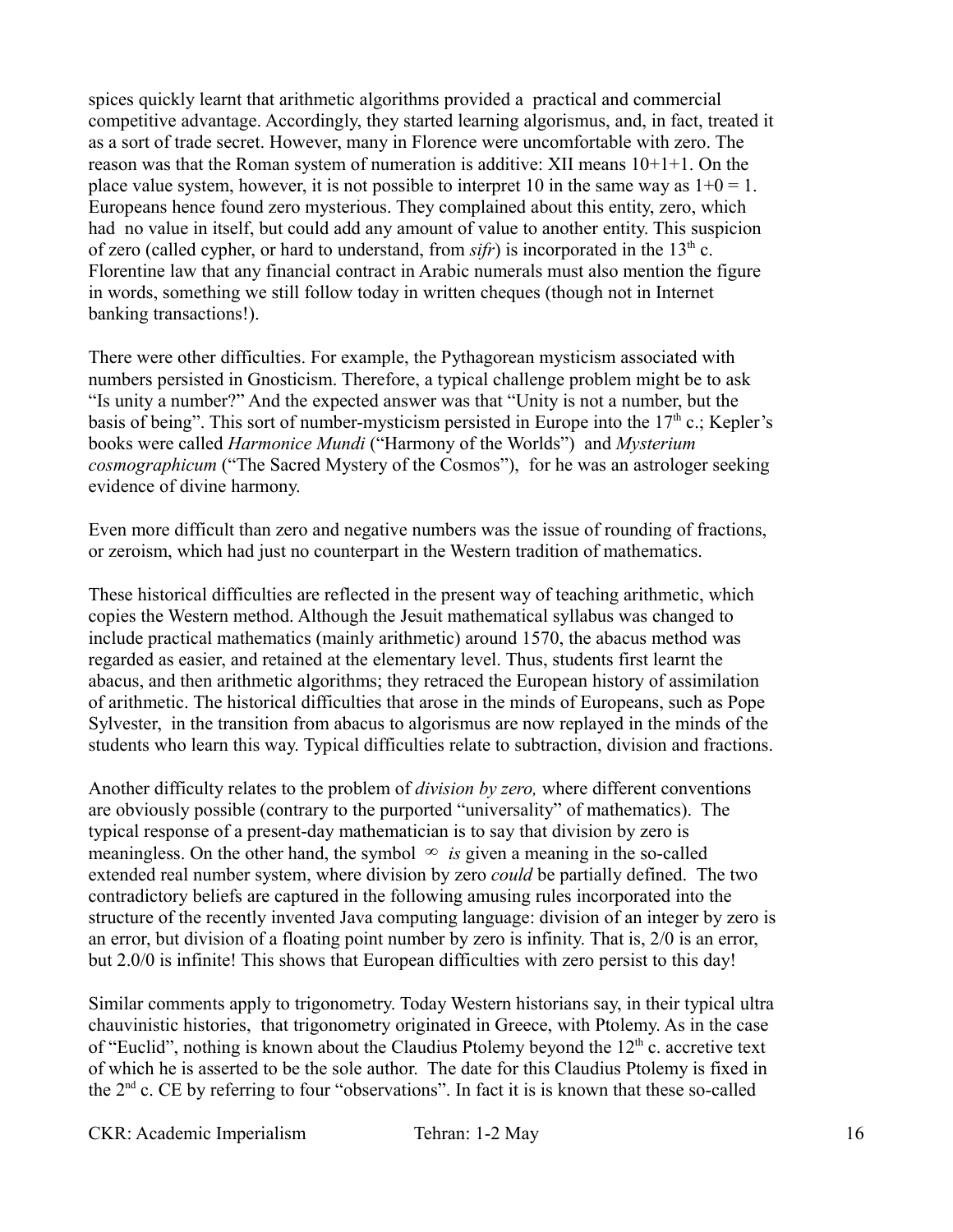observations were not carried out, but the values were put in by back-calculation at a later date. Those fake "observations" should not therefore be used to date the manuscript. The text was clearly begun in Persia after the  $6<sup>th</sup>$  c., for it begins by addressing a Cyrus. The non-textual evidence of the Roman calendar confirms that this *Almagest* text (with its better but still incorrect value for the length of the year) did not exist until the  $6<sup>th</sup>$  c. in the Roman empire, which, despite repeated calendar reforms, never used that value for the length of the year. As a practical text on astronomy, the *Almagest* had to be an accretive text. That it is manifestly accretive is seen from its star list which is headed by the present-day pole star (which was not the pole star in the  $2<sup>nd</sup>$  c., and became so only after the  $9<sup>th</sup>$  c.).

The very names tell a different story. Sine comes from the Indian *jya* (which changed to the vernacular *jiva*, and the Arabic *jiba*, but was written as the consonantal skeleton, *jb*, and misread as *jaib*, meaning pocket or fold, by the Toledo translators, who hence called it sinus.). Likewise cosine comes from *kojya*, an abbreviation of *koti-jya*. Among the first Europeans to learn from these Arabic texts was Regiomontanus (whom Western historians pass off as one of the originators of trigonometry). The very word "trigonometry" shows how notions which relate naturally to the circle were instead related to triangles (with which Europeans were more familiar). This creates difficulties today in learning it. Indians and Arabs traditionally defined an angle in a better way, using a flexible string to measure the arc of a circle.

Europeans, accustomed to the straight line, had difficulties with measuring the arc of the circle. Descartes, a leading European geometer, dismissed the possibility of such measurement as beyond the human mind. European navigators, similarly, had a major problem with curved lines (loxodromes), since they were accustomed to the straight line and a rigid straight edge to measure it. There was a great demand for trigonometric values (tables of secants) in the  $16<sup>th</sup>$  and  $17<sup>th</sup>$  c., in Europe, just because these helped to map loxodromes to straight lines.

These European difficulties with trigonometry are again reflected in present-day school education. As a relic of the European navigator's paraphernalia, a geometry-box or compass-box is essential part of the equipment of most students. The ritualistic character of these instruments is clear from the setsquares which students rarely use, and most don't understand. The protractor cannot be directly used to measure real-life angles, such as the angle subtended at the eye by a tree. The scale cannot be used to measure curved lines. A string or a measuring tape could be used for that, but is not included in the Western compass box. In fact, a string could replace the entire compass box.<sup>[19](#page-16-0)</sup> All this shows that present-day math teaching is not based on any well thought out strategy, but merely on blind imitation of the West.

Similar remarks apply, *a fortiori* to the calculus. Not only was the calculus taken from India, it was not properly *understood* by Europeans such as Newton. Why not? Because of cultural differences between Indian and European mathematics. The calculus is taught today the way it was absorbed in the West, and *not* the way it was discovered (or invented)

<span id="page-16-0"></span><sup>19</sup> C. K. Raju, "Towards Equity in Mathematics Education 2: The Indian Rope Trick", *Bhartiya Samajik Chintan* **7 (**4) (New Series) (2009) pp. 265–269.<http://ckraju.net/papers/MathEducation2RopeTrick.pdf>[.](http://ckraju.net/papers/MathEducation1Euclid.pdf)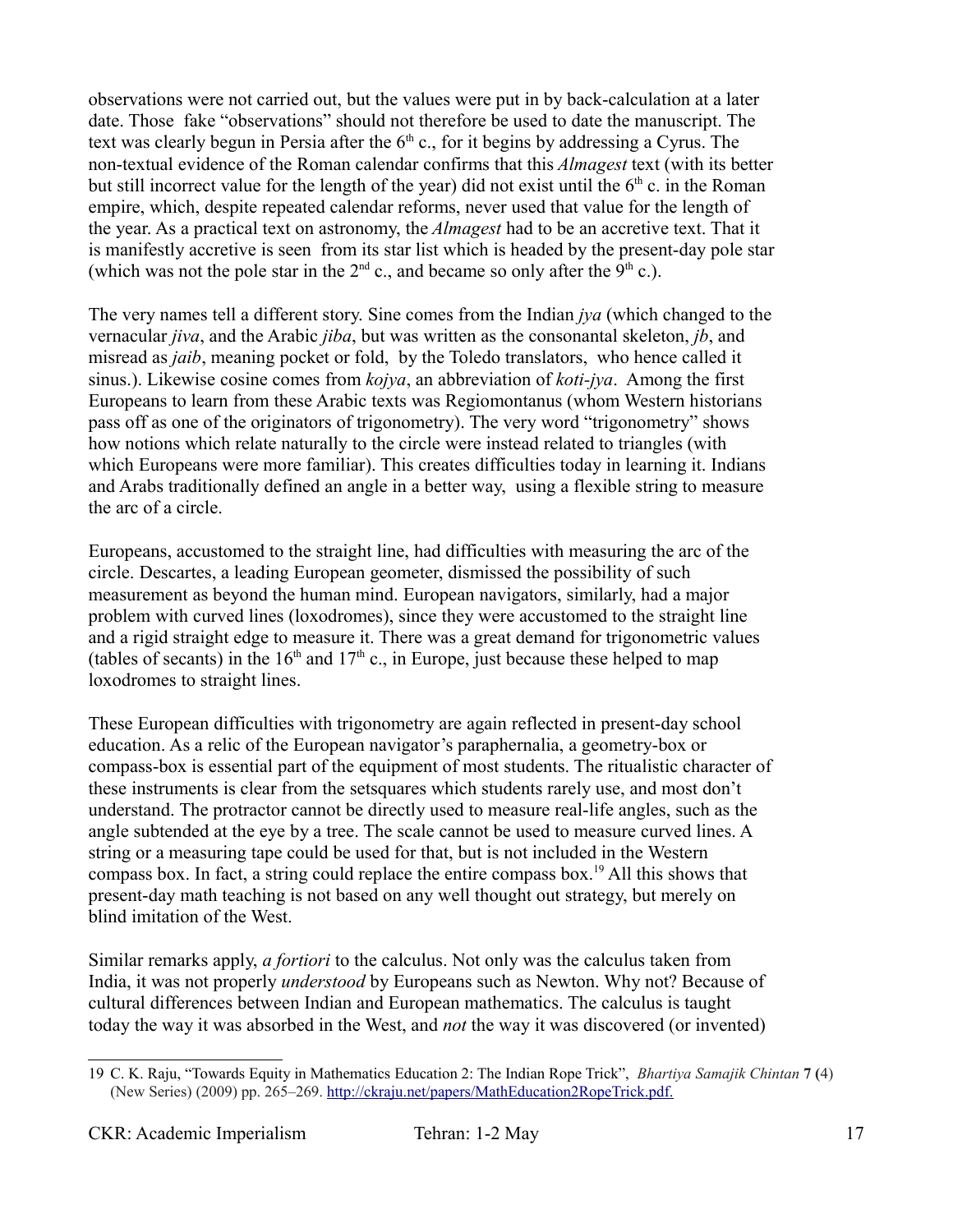in India. Consequently, those historical European difficulties with the Indian calculus, are again replayed in the classroom today. This is a little more difficult to explain.<sup>[20](#page-17-0)</sup>

### *4. Philosophy of mathematics*

The claim in the preceding paragraph raises an interesting question: *can* there be cultural differences in mathematics? Those educated in the Western tradition, even if they do not know any mathematics, have been taught to believe that mathematics is universal. This has long been maintained in the West: that mathematics is universal, not merely global, but *universal*. Here is what Huygens<sup>[21](#page-17-1)</sup> explicitly said in the matter, long ago.

no matter how inhabitants of other planets might differ from man in other ways, they must agree in music and geometry, since [music and geometry] are everywhere immutably the same, and always will be so.

Now, if mathematics is indeed universal, then shouldn't it have sprung up the same in all places? However, the West has also long claimed that *only* the ancient Greeks correctly understood how to do mathematics! Here is what a classic book on the history of mathematics says.<sup>[22](#page-17-2)</sup>

The history of mathematics cannot with certainty be traced back to any school or period before that of the Greeks.…though all early races knew something of numeration…and though the majority were also acquainted with the elements of land-surveying, yet the rules which they possessed...were neither deduced from nor did they form part of any science.

In other words, the *fact* is that different cultures did math differently, but in the *opinion* of Western historians what other cultures did was "land-surveying", not geometry. They maintain that only the Greek *race* understood geometry (because their genes were different). The slightest commonsense suggests the absurdity of believing both the two statements, "mathematics is universal", and that "mathematics originated only in Greece": if mathematics is a genetic or cultural achievement why should it be universal?

However, people brought up on Western education tend to be devoid of commonsense on this issue, for they have believed both statements for centuries. Not just ordinary people, but also the leading thinkers in the West. So the persistence of this belief is a tribute to the extraordinary gullibility of humans (or the extraordinary crookedness of the West). Such falsehoods may well be the key to Western imperialism (through the claim that Western knowledge is universal). In fact, *both* statements are false. We briefly indicated in the previous section that the claim of the Greek origin of mathematics and geometry is false. Let us now examine whether mathematics is, in fact, universal.

In fact, mathematics is not universal, and can be of different kinds, as it historically was. For example, mathematics in the non-West accepted the empirical as a means of proof, while Western mathematics has been emphatically metaphysical from the  $20<sup>th</sup>$  c. (the empirical is accepted as a means of proof in

<span id="page-17-0"></span><sup>20</sup> *Cultural Foundations of Mathematics*, cited at 10 above.

<span id="page-17-1"></span><sup>21</sup> Christiaan Huygens, *The Celestial Worlds Discover'd: or Conjectures Concerning the Inhabitants, Plants, and Productions of the Worlds in the Planets*, London, 1698, p. 86.

<span id="page-17-2"></span><sup>22</sup> W. W. Rouse Ball, *A Short Account of the History of Mathematics*, Dover, New York, 1960, pp. 1–2.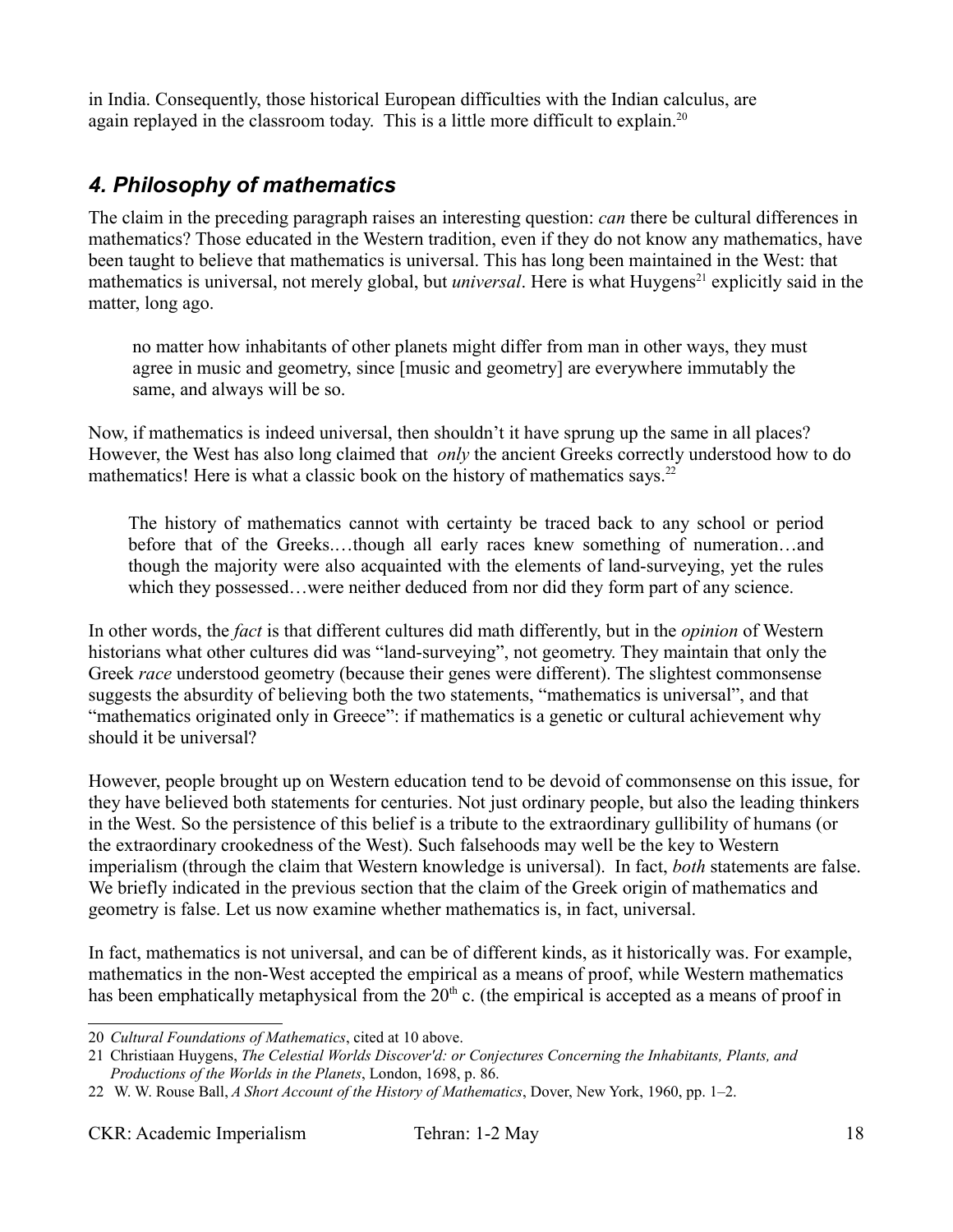the *Elements*, 1.1 and 1.4 for example; it was the analysis carried out by Hilbert and Russell which characterized these proofs as mistaken). Further, unlike, the traditional mathematics of calculation (*hisab*, *ganita*) which has plenty of practical value, Western mathematics focussed on deductive proof. This is also the case with present-day *formal* mathematics (which involves proving theorems), and its practical value is very uncertain, as we will further see below.

An oft-cited example of the universality of mathematics is the claim that  $2+2 = 4$ . Let us examine this, or an even simpler claim that  $1+1=2$ . As a piece of practical calculation this is fine. But is it a *universal* truth? Hundreds of thousands of logical circuits on a typical computer chip implement a different kind of arithmetic where  $1+1 = 1$  (or gate) or  $1+1 = 0$  (exclusive-or gate). Symbols such as 1, and + do not have any intrinsic meaning. They obey the rules we assign. If I take two stones and add another two stones, I have four stones. But if I break one of them I get 5 stones. Does that mean  $2+2$ may possibly be 5? On the other hand, if I have 1 big fish, and 1 small fish, how many fishes does that make? 2 big fishes or 2 small fishes? Might it not be better represented by 1.5 big fishes or 2.5 small fishes? The point once again is that *we* have to specify the rules. We have to specify that we are dealing not with computer circuits or with stones, or fishes, but with *integers*.

But, *can* we specify that we are dealing with integers? Let us try adding two numbers using a computer program. If we use a computer language such as C, we will certainly get  $2 + 2 = 4$ . But we could well get  $20,000 + 20,000 = -35,528$ . (For a detailed account of why that number, and not any other, see my *Class Notes on C*.) The C language is not platform independent. So, we may need to try 2000000000 +  $2000000000 = -29496796$ . This is the answer we would get on all platforms with the Java programming language.

Of course, it is possible to add much bigger numbers on a computer, using what is called floating point arithmetic. In this case, however, one gets into a different sort of problem. We could get  $1 + 0.0000001$  $= 1$ . This means that the so-called associative "law" for addition does not hold, for we would have  $-1+$  $(1 + 0.0000001) = 0$  but  $(-1 + 1) + 0.0000001 = 0.0000001$ . So if we add three numbers, the answer depends upon the order in which the numbers are added. It is also possible to do what is euphemistically called "infinite-precision arithmetic" on a computer. In this case, all that changes is this: the number of zeroes in the above sums can be made very large (say, a trillion zeroes). But there is just no way to do integer arithmetic on a computer, because there is no way to tell a computer what a mathematical integer is.

I would emphasize that all of this makes very little *practical* difference. For any known practical problem (such as sending a man to the moon), computer arithmetic is perfectly adequate. However, this practical (computer) arithmetic does not agree with the formal arithmetic taught to mathematics students. Formal arithmetic is based on what are called Peano's axioms, for which the associative "law" is sacrosanct and inviolable, and cannot be broken as in computer arithmetic. This is usually expressed by saying that computer arithmetic is (forever and inescapably) erroneous. Computers are mathematical criminals since they break the "universal" laws of arithmetic laid down in the  $19<sup>th</sup>$  c. by Peano! Another way to put matters (and the way I have put them using the philosophy of zeroism) is that formal arithmetic, such as Peano's arithmetic, though a possibly useful simplification, is an unrealistic idealisation which can never be achieved. As the name "Peano's axioms" suggests, historically, all other cultures did arithmetic differently. The bottom line is this: mathematics is *not* universal. The claim that "Western mathematics is universal" (but that it originated in Greece) only furthers imperialism.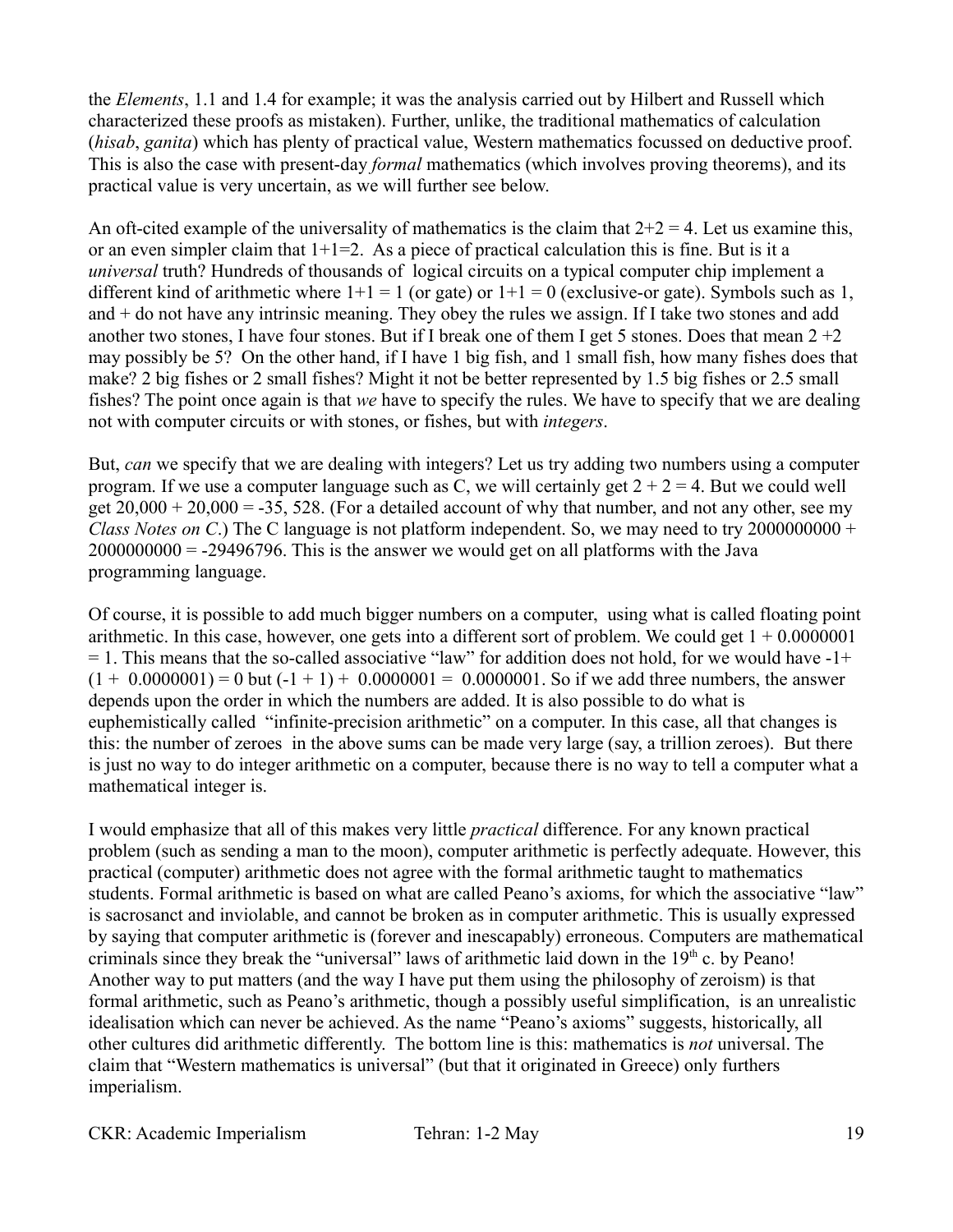#### *4.2 Infinity, mathematics and religion*

I hope the nature of the difficulty, in the above examples, is clear by now. It concerns infinity. The integers are infinitely many, while a computer has only a finite memory, so it cannot store all the integers. Even specifying what an integer is really requires an infinity of instructions. Therefore, it is not possible to *specify* to a computer what an integer is, because such a specification would take an infinite amount of time. Therefore, a computer can never do arithmetic in the way the West has wrongly declared to be universal.

Cultural differences regarding mathematics become especially acute in mathematical questions about infinity. I have tried to bring out the pivotal role of those cultural differences in mathematics by pointing out the historical difficulties regarding infinity which plagued the calculus when it first arrived in Europe. Fundamental to the calculus is a way to sum infinite series. What is the sum of  $1 + \frac{1}{4} + \frac{1}{8}$ + 1/16 + ....? Indians had a simple formula for this geometric series. But the European mathematicians of the  $17<sup>th</sup>$  c. thought that the only way to obtain this sum was to physically perform an infinity of sums. That is: add  $\frac{1}{4}$  to 1, then add  $\frac{1}{8}$  to the sum, and so on. Doing such an infinity of sums is a supertask—an infinite series of tasks. It needs infinite time. So, the European mathematicians of the  $17<sup>th</sup>$  c. thought the answer to this sum was known only to God. Descartes explicitly said so.<sup>[23](#page-19-0)</sup> Galileo broadly concurred.[24](#page-19-1) *Infinity related naturally to theology.*

Now, Western mathematics was already deeply associated with religious beliefs. The very word "mathematics" shows this. Mathematics derives from the word "mathesis" which means "learning". For Plato learning or mathesis meant the recollection of knowledge of previous lives. He believed that people have had past lives, and that mathematics helps them to recall the knowledge of those past lives. This belief in past lives was directly related to beliefs about the immortal soul which survives death, and linked past lives to the present. In Plato's *Meno*, Socrates demonstrates a slave boy's knowledge of elementary geometry, and triumphantly concludes that he has proved the existence of the soul.[25](#page-19-2) Plato, in his *Republic*, prescribed the teaching of mathematics for the good of the soul.<sup>[26](#page-19-3)</sup>

This belief linking ("mystery") geometry to the soul began long before Plato, in Egypt, and it persisted for at least 8 centuries after Plato. We find Proclus, in the 5<sup>th</sup> c., writing a commentary on the *Elements* to explain why Socrates used geometry (and not geography, for example) to demonstrate the slave boy's innate knowledge. Proclus explains the term "mathesis" in explicit detail. His explicit aim in his *Commentary* is to bring out that mathematics, irrespective of its practical applications, is a *religious* activity for the good of the soul which "leads to the blessed life".<sup>[27](#page-19-4)</sup>

Note also that Proclus' beliefs about eternity/infinity were at the dead focus of a religious war which

<span id="page-19-0"></span><sup>23</sup> R. Descartes, *The Geometry*. Trans. David Eugene and Marcia L. Latham, Encyclopaedia, Britannica, Chicago, 1996, book 2, p. 544.

<span id="page-19-1"></span><sup>24</sup> For a quick review of Galileo's arguments in his letters to Cavalieri, see Paolo Mancosu, *Philosophy of Mathematics and Mathematical Practice in the Seventeenth Century*, Oxford University Press, Oxford, 1996, pp. 118–122.

<span id="page-19-2"></span><sup>25</sup> Plato, *Meno*, 81–86. *The Dialogues of Plato*, trans. B. Jowett, *Great Books of the Western World*, vol. 7, Encyclopaedia Britannica, Chicago, pp. 179-182..

<span id="page-19-3"></span><sup>26</sup> Plato, *Republic*, 527, *The Dialogues of Plato*, cited above, p. 394.

<span id="page-19-4"></span><sup>27</sup> Proclus, *Commentary*, Prologue, Part 1, 47. Trans. G. R. Morrow, Princeton University Press, 1970, p. 38.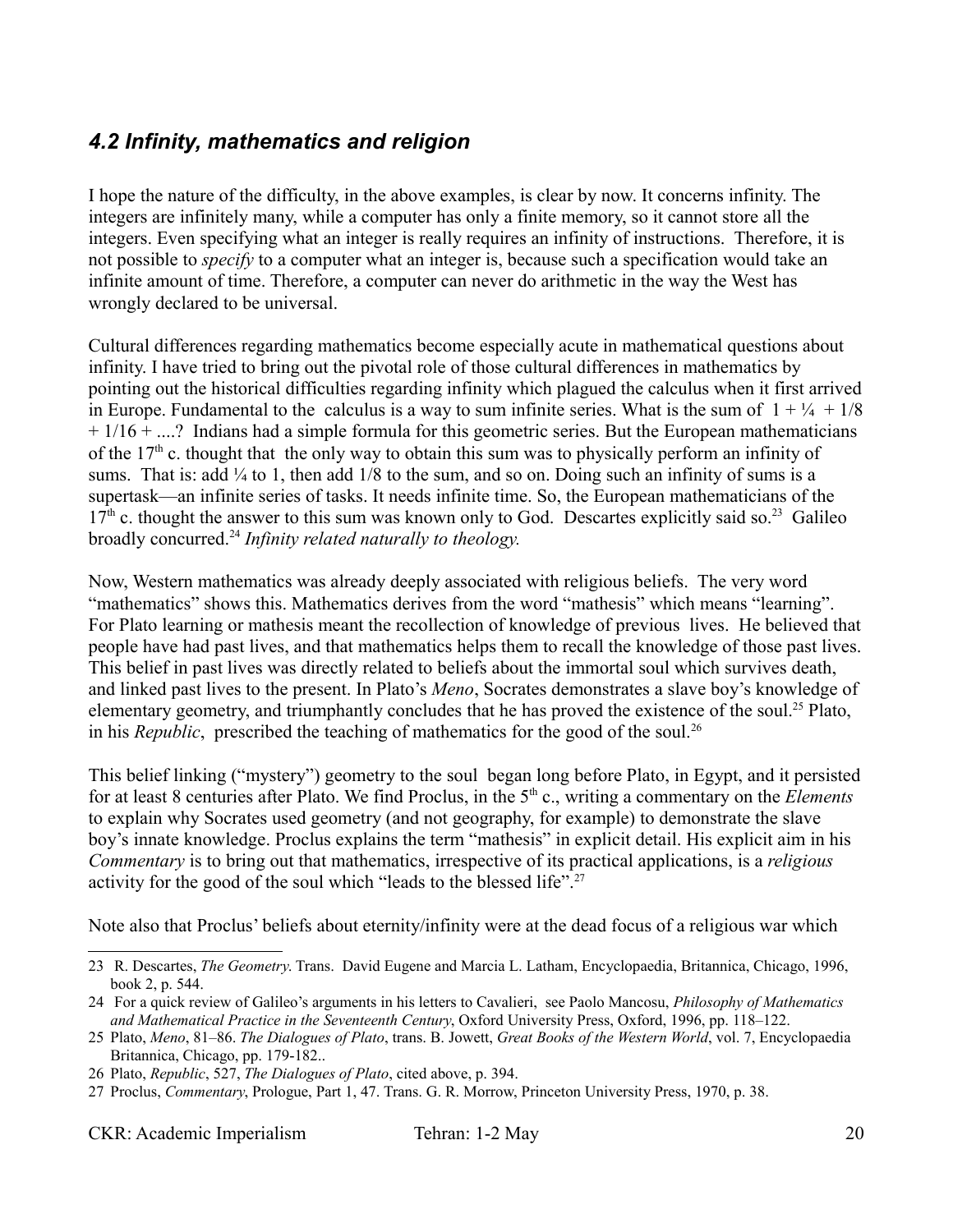the reigning Christian church waged against "pagans" whose leader he was. Proclus thought that the truths of mathematics are *eternal*. This related to his beliefs about time. In his book *Elements of Theology*, known to Arabs as part of the "The Theology of Aristotle", Proclus clarified how this belief about eternity (and past lives) related to quasi-cyclic time.<sup>[28](#page-20-0)</sup> Now the belief in quasi-cyclic time was a common belief among various "mystery religions" which flourished in the early Roman empire. Christianity began as one such mystery religion in the Roman empire in the 2<sup>nd</sup> c.<sup>[29](#page-20-1)</sup> *Hence*, the belief in quasi-cyclic time was also prevalent in early Christianity. This is made quite explicit<sup>[30](#page-20-2)</sup> by Origen, the major expounder of pre-Nicene Christianity, and from whose notes and *Hexapla*, the present-day Bible (Vulgate, King James Version) derives. In 529 CE when Justinian shut down all schools of philosophy in the Roman empire, he declared Proclus a heretic, he also pronounced anathemas (curses) against 'cyclic time'.[31](#page-20-3) At the same time, John Philoponus wrote an "apology" (tirade) against Proclus. (A few years later, in 553, Origen's beliefs were cursed by the church as the "doctrine of pre-existence".)

Apart from countering the key alterations to Christian doctrine, made by post-Nicene theology, Proclus' belief in the eternal truths of mathematics, hence an eternal cosmos, angered the church in various other ways. For example, it went against the doctrine of creation, as interpreted and emphasized by the post-Nicene church. One could say the first creationist controversy started in the  $5<sup>th</sup>$  c., and it concerned the teaching of mathematics, not biology. Philoponus' argument against Proclus was that the world could not be eternal since adding a day to eternity would leave eternity unchanged. This was a bad argument. Two things made this argument worse: first, Philoponus' did not even grasp the essence of Proclus' notion of eternity, and (deliberately?) confounded Proclus' notion of quasi-cyclic time with his own notion of time (which I have called superlinear time). Second he had double standards about eternity, for he continued to believe in an eternity (in "linear" time) of torture in hell for non-Christians of any sort.

The point of bringing in Philoponus' arguments is twofold. First, to show how ideas about infinity have long been mixed with theology (and notions of eternity), in the West, and, second, to point out that infinity easily leads to paradoxes, and double standards.

There is a third issue here. How did Proclus' idea of a mathematics which is *eternally* true (i.e. true for

<span id="page-20-0"></span><sup>28</sup> For a better explanation of quasi-cyclic time, see my book, *The Eleven Pictures of Time*, cited above.

<span id="page-20-1"></span><sup>29</sup> This date for the beginning of Christianity is based on the following considerations. First, the start point of the Christian calendar has nothing to do with any historical event. This start point was fixed by Dionysus Exiguus, in 536 CE, during a calendar reform (needed to fix the slip in the date of Easter). The date was obtained by a process of back-calculation from an arithmetic scheme to determine the date of Easter. He called it the Year of the Lord (AD). Later on earlier dates, before 1 AD, came to be given the appellation BC, leading to the belief that the Christian calendar related to the birth of Jesus Christ. Second, early Christians used the "fish" as a secret sign, suggesting that they were initially a cult strongly associated with the astrological beliefs related to the coming of the Age of Pisces. The exact start point of the Age of Pisces depends upon how the boundaries of star constellations are defined, and much difference of opinion is possible on something so vague. So what is important here is only the *expectation* about the Age of Pisces which then prevailed. As Bernal points out, this date was *then* fixed at 139 CE. This date of 139 CE fits in with other pieces of evidence: for example that the Jewish historian Josephus, writing in 96 CE makes no mention of Christianity (discounting the clumsy forgery called "Testimonium Flavium" introduced into it) or the evidence we have from Pliny, suggesting that Christianity had begun in his time, but few knew about it. More interestingly, from the viewpoint of the present article, the first theorem of "Euclid's" *Elements* involves the fish figure, suggesting that the book was specifically addressed to Christians. Martin Bernal, *Black Athena, The Afro-Asiatic Roots of Classical Civilization,* vol 1: *The Fabrication of Ancient Greece*. Free Association Books, London, 1987, p. 127.

<span id="page-20-2"></span><sup>30</sup> For detailed quotes from Origen, see "Appendix on Origen",<http://ckraju.net/papers/Appendix-on-Origen.pdf>.

<span id="page-20-3"></span><sup>31</sup> C. K. Raju, *The Eleven Pictures of Time*, Sage, 2003.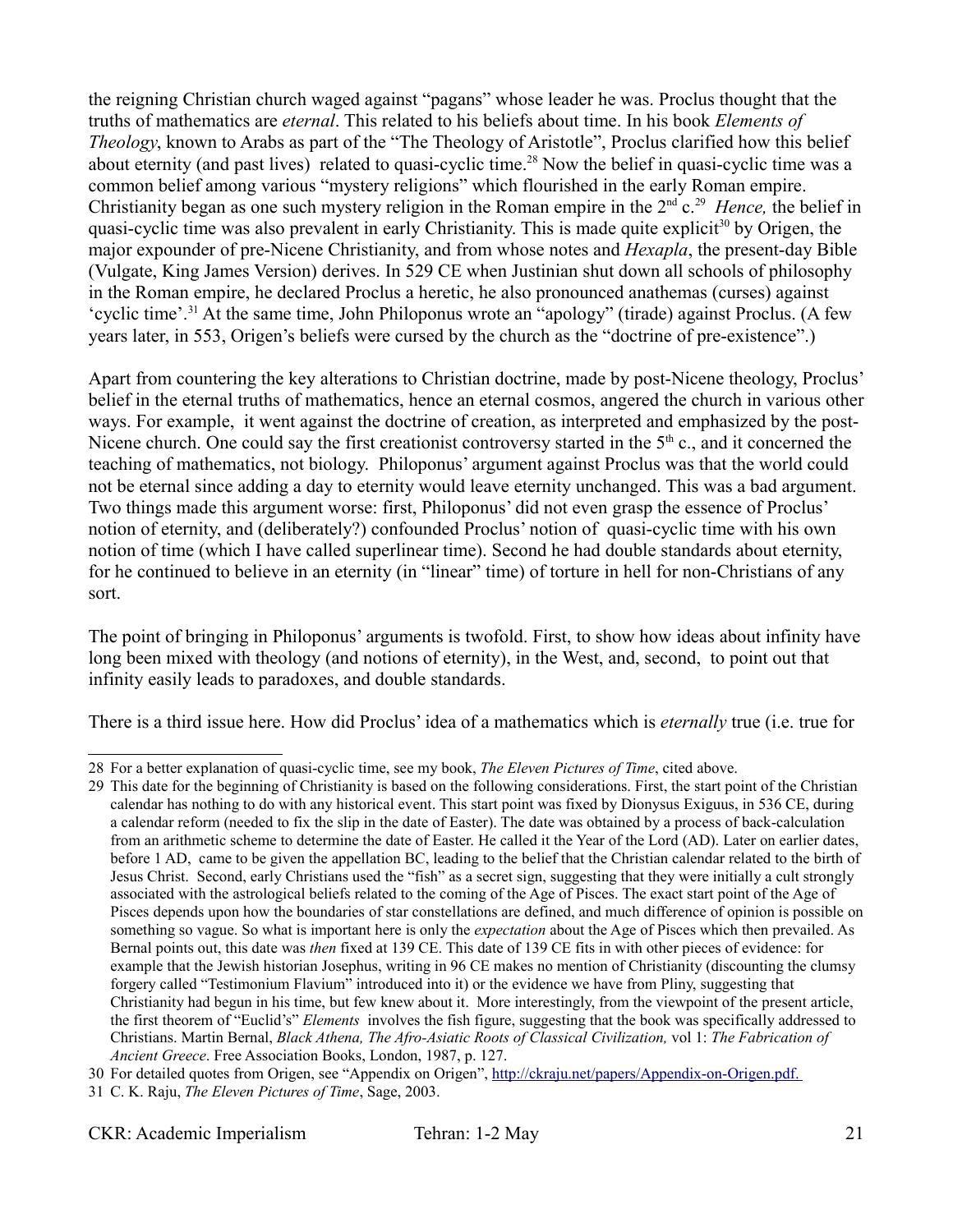all time) get transformed into Huygens idea of a mathematics which is *universally* true (i.e. true in all space)? But this is a long and complex story, and I won't go into it here, especially since I have explained this elsewhere. It suffices to point out that the post-Crusade church benefited politically from this transformation. Unlike *eternal* truths, which went against the doctrine of creation for example, *universal* truths did not interfere with church doctrine. On the contrary, they aided it as follows.

After the military failure of the Crusades the church switched from hard power to soft power. Muslims did not accept the Christian scriptures, but they accepted reason, as in the *aql-i-kalam* or Islamic rational theology. Hence, the church now sought to use reason to convert Muslims. Church theology was adjusted for this purpose, and this post-Crusade theology has come to be known as Christian rational theology. It claimed that the "Euclid's" *Elements* was primarily concerned with reason, and argumentation, and not with self-realization as Proclus had stated. This post-Crusade reinterpretation of the *Elements* was supported by the false history that it was authored by an unknown "Euclid" who, strangely enough, had the same beliefs as those of post-Crusade theology! This false history of "Euclid" also allowed the church to claim ownership of reason, as Pope Benedict does to this day.

It was these church beliefs which led to Huygen's superstition that Western mathematics must be universal. This superstition is strongly inculcated by the colonial system of education. All educated Indians have believed this though very few of them can claim to know mathematics, its philosophy, and history, and fewer would even attempt to justify it.

In fact, Indians never knew what hit them. The British victory of 1757 was not obtained by means of any technological superiority. It was obtained the good old way of using bribery to exploit dissension, after the Mughal empire had gone into terminal decline. Europeans had been waiting for this opportunity for over 250 years. But, within the next 60 years the British had convinced the Indian elite that the British ruled India because Indians were intrinsically inferior! And Ram Mohun Roy was himself pleading with the British to change the Indian education system! It was "universal" Western mathematics he wanted Indians to learn. Naturally, the British exploited this superstition to the hilt, and the West continues to do that today.

Now, we must recall, at this stage, that the set of symbols we have written down, namely  $1 + \frac{1}{4} + \frac{1}{8}$ + 1/16 + .... , does not have *any* intrinsic meaning (let alone a "universal" meaning). As Bertrand Russell, the prophet of formalism, put it, "in mathematics we never know what we are talking about". As with 1+1, the infinite sum will have only that meaning which we give it. Unlike the case of finite sums, such as 1+1, there is a wider range of disagreement regarding infinite sums, even in present-day mathematics. This is especially true for ("divergent") infinite series such as  $1 + \frac{1}{2} + \frac{1}{3} + \frac{1}{4} + \dots$  or the series  $1-1+1-1+...$  (=  $\frac{1}{2}$ ?), which arise in quantum field theory. But we will not discuss that here.

Europeans misunderstood the Indian method of summing an infinite series as numerical approximation. Explaining that method in terms of present-day formal mathematics requires some technical knowledge of formal mathematics. Basically, from the *Beejaganita* of Bhaskara II onwards, the Indian approach to algebra treated polynomials roughly as if they were numbers. From this perspective Indians thought of rational functions as what a formal mathematician would describe today as a non-Archimedean ordered field.[32](#page-21-0) [Rational numbers, as distinct from rational functions, constitute a field where ordinary

<span id="page-21-0"></span><sup>32</sup> Edwin E. Moise, *Elementary Geometry from an Advanced Standpoint*, Addison Wesley, Reading, Mass., 1962, chp. 28: "An example of an ordered field which is not Archimedean", p. 388-93.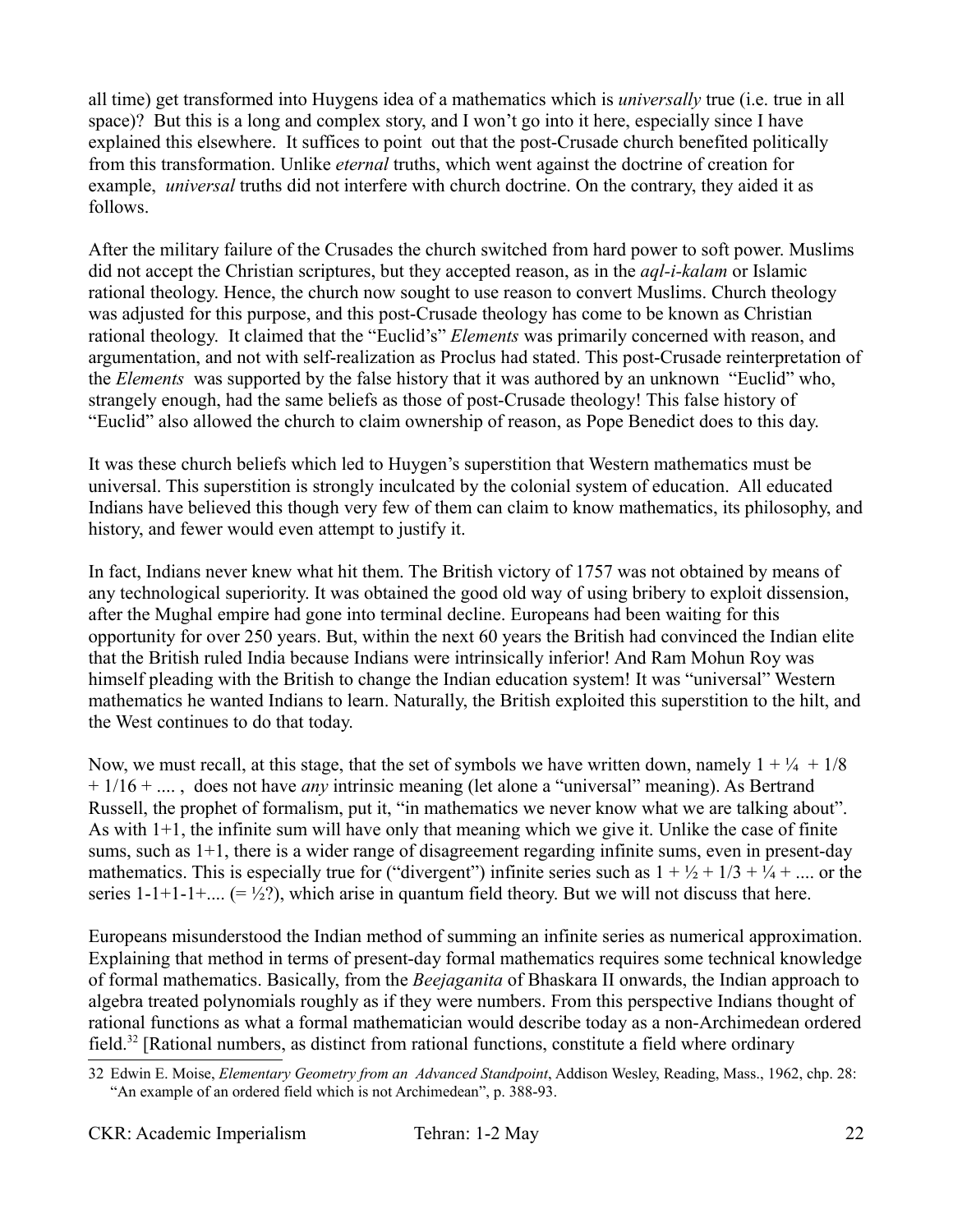algebraic operations such as addition, multiplication, subtraction, and division can be carried out. This field has the the so-called "Archimedean" property, namely that for any positive x we can find an integer n such that x < n. This property, which holds for rational *numbers*, fails for rational *functions*. If the property fails, we can find an x such that  $x > n$  for every integer n. We will also then have  $0 <$  $1/x < 1/n$  for every n.] Consequently, it is formally possible to speak of infinities and infinitesimals in that context. As I have explained,<sup>[33](#page-22-0)</sup> this corresponds to the principle of order counting, which is a simple and practical approach. As I have also explained, there is no need of any of this formalism on the philosophy of zeroism. $34$ 

When the calculus first arrived from India, Europeans did not understand the Indian way to sum infinite series. This was similar to the way Europeans, accustomed to the abacus, failed to understand arithmetic algorithms. (Their way to do mathematics was universal, remember?). They mistook the Indian way to do infinite sums as a process of numerical approximation (which it was not; formally speaking it was closer to a process of discarding infinitesimals in a non-Archimedean field; but it was based on a different philosophy). Because of the religious background of Western mathematics, Europeans thought mathematics ought to be exact, and should not neglect any finite quantity, however small. Therefore, while they were ready to accept the practical value of the numerical approximation, they were not willing to grant that (what they regarded as) numerical approximation could be called mathematics. They looked for an *exact* way to do infinite sums. This is evidently not possible physically. So they sought metaphysical ways to do it. These metaphysical ways naturally got entangled with their other metaphysical beliefs, for example about time. For example, Newton made a serious error in his physics. Believing this would make his use of calculus rigorous, he made time metaphysical, declaring that it was not important to be able to measure it exactly. (This error was corrected only in the theory of relativity, some two centuries later.<sup>[35](#page-22-2)</sup>)

Newton's metaphysical way to do calculus was called the method of fluxions (from the idea that time flows, and is, hence, infinitely divisible). After Newton's death, his documentation of church history seemed about to be revealed. Panicking at the thought, at this time, Bishop Berkeley mercilessly criticised Newton's mathematics (also calling him an "Infidel mathematician"). Irrespective of its motivation, the substance of his criticism was that Newton and Leibniz had followed illogical procedures. If a fluxion could be put to zero at the end of a calculation, then why not at the beginning, he asked? He emphasized that he was not questioning the numerical or practical answers that Newton had obtained. He was questioning the *process*, and saying that since the process was bad, it did not amount to mathematics.

Limits were eventually the answer Western mathematicians provided to Berkeley's objections, but limits required formal real numbers, and formal real numbers required set theory. The critical importance of set theory is that it makes it possible to perform supertasks metaphysically. Naturally, the metaphysical ability to perform supertasks made the mathematician feel powerful, and opposition to such things (by a group called Intuitionists) was squelched (since truth in such metaphysical mathematics can only be decided by social authority).

<span id="page-22-0"></span><sup>33</sup> *Cultural Foundations of Mathematics*, cited above, chp. 3.

<span id="page-22-1"></span><sup>34</sup> *Cultural Foundations of Mathematics*, cited above, chp. 8. See, also, "Zeroism and Calculus without Limits", [http://ckraju.net/papers/Zeroism-and-calculus-without-limits.pdf.](http://ckraju.net/papers/Zeroism-and-calculus-without-limits.pdf)

<span id="page-22-2"></span><sup>35</sup> See, for example, C. K. Raju, *Time: Towards a Consistent Theory*, Kluwer, 1994, chp 3b, or "On Time-3b. Einstein's Time" *Physics Education* (India), **8**(4) (1992) pp. 293-305. A summary is at [http://tinyurl.com/yeygejb.](http://tinyurl.com/yeygejb)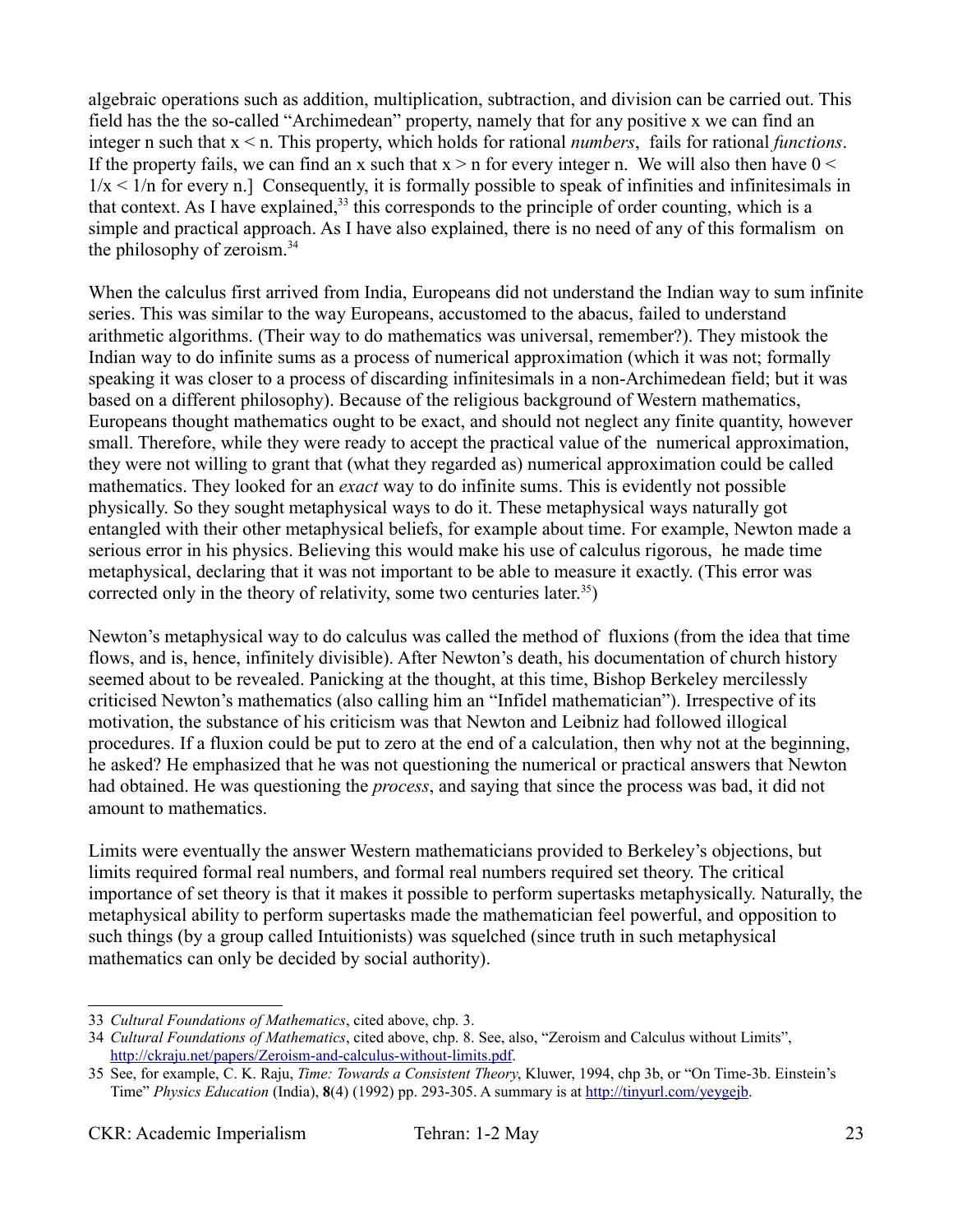The use of limits and set theory is beset by a variety of problems. Limits require set theory, and many mathematicians were apprehensive about the paradoxes of set theory. Those were believed to have been resolved by the axiomatic set theory which developed in the 1930's.

However, as in the case of Philoponus' arguments against Proclus, the set-theoretic way to handle infinities is beset by peculiar double-standards: one standard of proof within set theory, and another for talking about it. (This double standard of proof is how set theory really avoids being shown to be inconsistent.) Of course, limits, don't make any practical difference to the answer. Amusingly, even before the "acceptable" answer could be given, it had to be changed, for many cases where limits do not exist are important for physics. This led to the theories of Sobolev, Schwartz, and Mikusinski. Each of these theories is beset by further problems, which I have discussed in some detail elsewhere, and I won't go into those details here.

Even if we neglect all these issues, the metaphysics of set theory can lead to unacceptable physical conclusions.

As a concrete example, consider the Banach-Tarski theorem (also called the Banach-Tarski paradox). This says that in 3 dimensions, a solid ball may be cut and the pieces reassembled, without stretching (and using only translations and rotations) into two balls of the same volume as the original. This has been mathematically proved, according to formal mathematics. But if this could be done *physically*, then one ball of gold could be multiplied into two, and the two balls could be multiplied into four and so on, creating unlimited physical wealth. This physically impossible. Thus, the Banach-Tarski paradox also shows that what is mathematically proven may be forever physically impossible! If the objective of teaching mathematics is to teach science for the sake of its practical applications technology, it is clearly not a good idea to teach this sort of formal mathematics.

Nevertheless, the set theory underlying the Banach-Tarski theorem is used as the basis of *all* formal mathematics today. And this ("modern math") is what is taught in schools around the world, so that from an early age students learn to trust this, and value it, and to distrust any critiques, especially those coming from non-Westerners who lack authority.

(In fact, most people, even most professional mathematicians, do not study or understand axiomatic set theory which is the basis of modern mathematics. As I have publicly demonstrated, many professional mathematicians cannot even define a set precisely. They merely believe set theory to be valid on the strength of authority. And this is what they will inevitably propagate, if their expert advice is sought.)

The net effect of all these complexities is that mathematics, in general, and calculus, in particular, has become very hard to learn and teach. One must not make the mistake of thinking that Western theology is inflexible; but it it is relatively harder for the West to eliminate these difficulties, for those beliefs are central to the Western tradition for the last several centuries. This, therefore, seems a good point to begin the attack against Western academic imperialism.

# *5. The solution*

From the above it is clear that academic imperialism is maintained by means of (a) a huge war-chest of lies about the history of science, (b) using those lies to impose and maintain Westernised education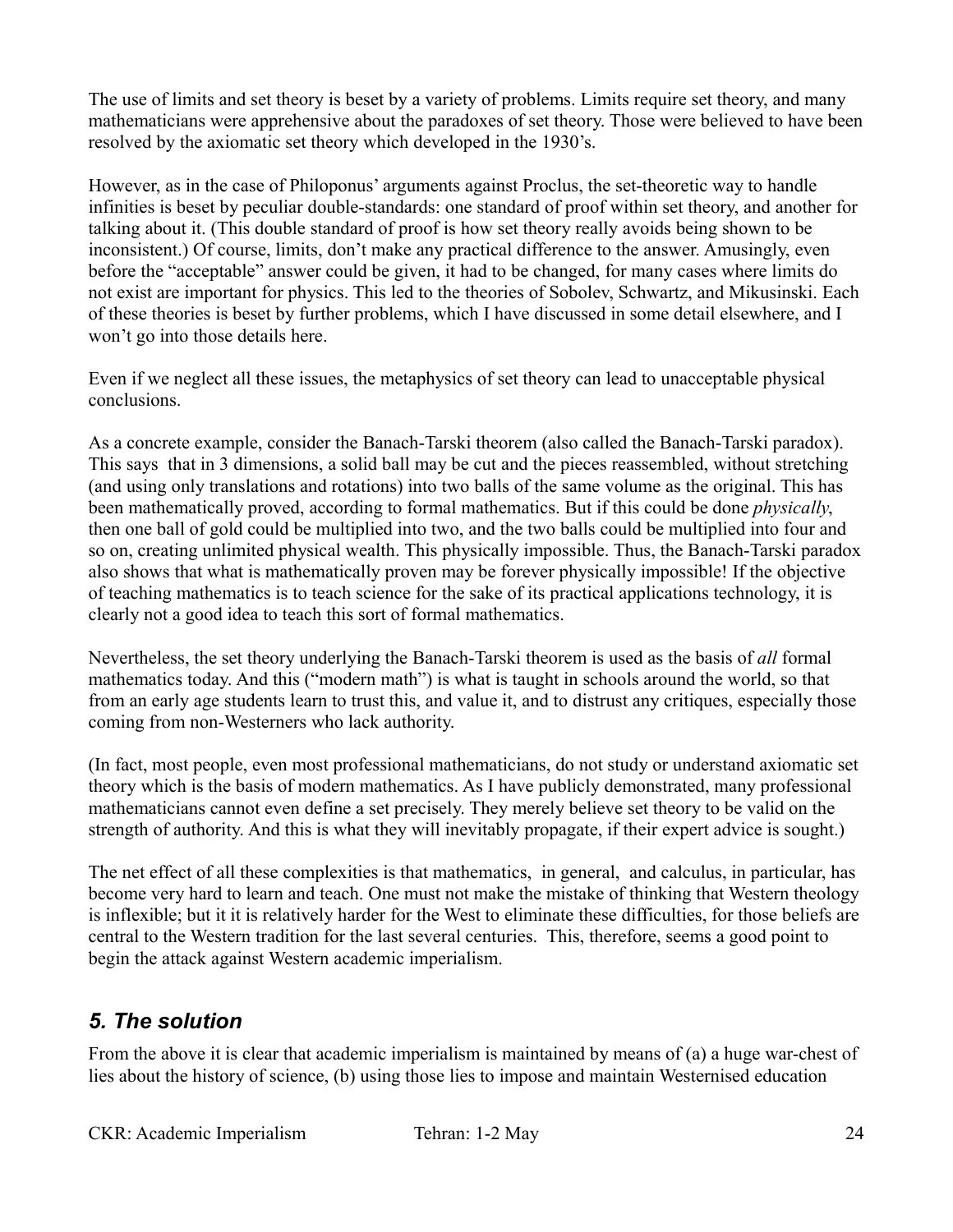which indoctrinates impressionable young minds into awe of the West, and (c) by making Western certification as the key test of all scientific truth.

It seems to me the Western lies about history have sprung a major leak with the exposure of the fictions about the Copernicus, and now the calculus and the purported Greek origins of science. Undoubtedly, the West employs an army of priests who will try to plug those leaks, and maintain each lie, by telling a thousand more, as they have done in the past. However, it seems to me only a matter of time before Western history of science is accepted as a major fraud and the ship sinks. The Internet has played a key role in this. Barely 12 years ago, I had to travel long distances to obtain the original writings of Origen. Today, they are available at the click of a mouse. Whiteside's attempts to continue to suppress Newton's secret writings on the Bible were swiftly exposed, in a day, and he was left abusive and ranting. Another major Western figure was caught in a way that could never have happened before the Internet and video recordings. Presumably the Internet will be eventually controlled, but the damage to Western history is already done, and is irretrievable in my opinion.

ViXra or ArXivFreedom are other symptoms that the Western arrogation of the monopolistic right to certify science is being vigorously challenged.

However, as regards (b), it seems to me that things are moving in the other direction, towards greater Westernisation of education. That, at least, is what is happening in India, today. The carrot that is being dangled is that Indian knowledge of English (and the fact that most Indians are young) helps in callcentre jobs, and the present Indian government, which has become indistinguishable from a puppet of the US, is pushing this inspiring(!) vision of Call Centre India for all it is worth.

Setting aside such nightmarish visions, we are left with the same old argument that acquisition of science and technology requires Western education—apparently the examples of China, and, to an extent, Japan, can be argued back and forth.

Therefore, I feel it is very important to have an example which demonstrates clearly that de-Westernisation of knowledge can *aid* the acquisition of science and technology.

This is precisely what a revised pedagogy of mathematics makes possible. And I would like to begin exactly where the Chairman of the Indian National Knowledge Commission, and Advisor to the Prime Minister on Innovation has said there is no need for any innovation—namely in teaching trigonometry and calculus. This would also provide a lasting demonstration of just how bad government decisionmaking can get, even at the highest level, in matters related to science and technology.

The details have been explained in other places, and here I will only summarise the highlights.

First, as regards trigonometry, the ritualistic compass box associated with Western geometry needs to be changed. Curved lines are allowed to be measured using a flexible measuring tape. This allows the definition and measurement of an angle as the length of a curved arc. Note that this is an empirical process (possibly subject to errors, for mathematics need not be, and cannot be, any more exact than physics).

Second, the notion of limits, and formal real numbers, and the requirement of set theory is dropped from the calculus. All those notions are a needless burden. They add nothing to either the practical or the theoretical value of the calculus. Historically these notions arose because Europeans did not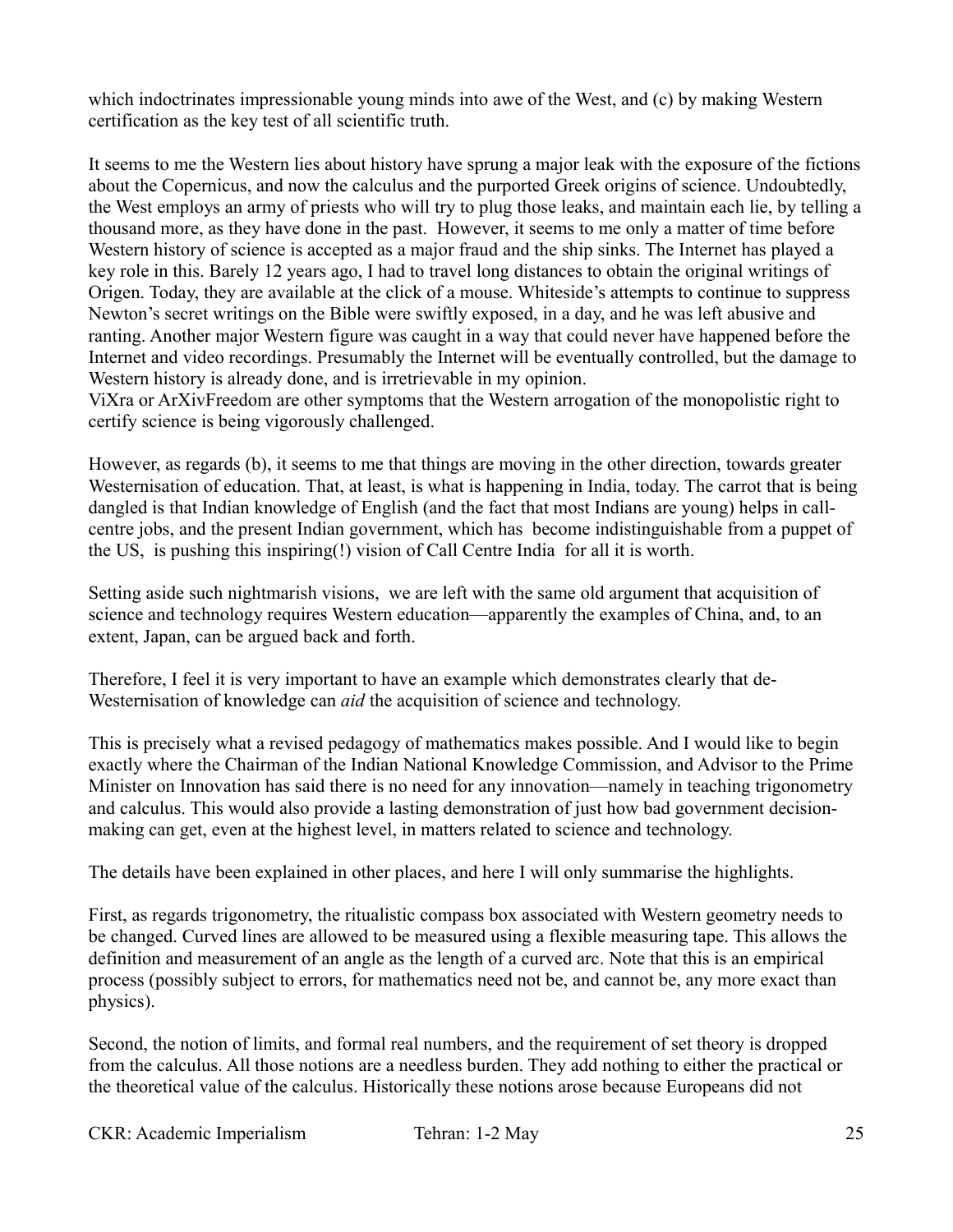understand the imported Indian calculus (which involved what would be called a non-Archimedean field of rational functions in formal mathematics). Europeans mistook this for a process of numerical approximation, and sought instead an *exact* process (for they believed that mathematics cannot discard the smallest quantity). Set theory allows infinite processes to be carried on metaphysically.

Third, formalism is replaced by the philosophy of zeroism. This is a practical philosophy which recognizes that it is impossible to *represent* anything (integer, person,...) *exactly*, in a constantly changing world. Therefore, in any representation, whatsoever, it is *always* necessary to discard something as "inessential". For any practical application of mathematics, it is already recognized that numerical approximation is unavoidable. Zeroism accepts such numerical "approximation" as inevitable, it accepts that entities (such as the difference quotient, or a person) cannot ever be represented uniquely. It regards it as an epistemological error to believe that metaphysical processes, such as set theory, incorporate greater certainty than physical processes.

These three steps would be a fundamental blow to the idea of mathematics as deductive, exact, and universal metaphysics, an idea which has been central to Western culture for several centuries.

Fourth, instead of symbolic manipulation, students are taught calculus as it historically developed, as a way to numerically solve ordinary differential equations. (Politically, this would permanently put to rest Macaulay's argument from Newton.) Practically, this allows the easy definition of a wide variety of functions as the solutions of ordinary differential equations. This approach naturally leads to the solution of a wide variety of nonlinear ordinary differential equations which arise in practice, and greatly extends the scope of the practical problems that the students can solve, especially with the aid of a computer package such as CALCODE for the solution of ordinary differential equations.

Fifth, should symbolic manipulation become necessary at some stage, all that students needs to know is an appropriate package for symbolic manipulation, such as MACSYMA (nowadays called MAXIMA). All these elements can be quickly taught in five days instead of the usual three year routine.

# *6. Conclusions*

•Soft power rather than hard power has been the key basis of Western imperialism.

•Dismantling the soft power of the West requires a step by step procedure.

•First, the false history of science used to initiate Westernised education needs to be exposed. (This process has already begun, but it is necessary to propagate and amplify this exposure.)

•Second, the bad philosophy of science used to maintain this false history needs to rejected. It needs to be stressed that the present-day philosophy of mathematics is *not* universal, and not even secular. (This process of changing the philosophy has already begun, but, again, it is necessary to propagate such practical and secular alternatives as zeroism.)

•**Third, and most important, the colonial education system, the basis of indoctrination, needs to be dismantled by actively adopting alternative models of pedagogy,** *especially in hard sciences***,**